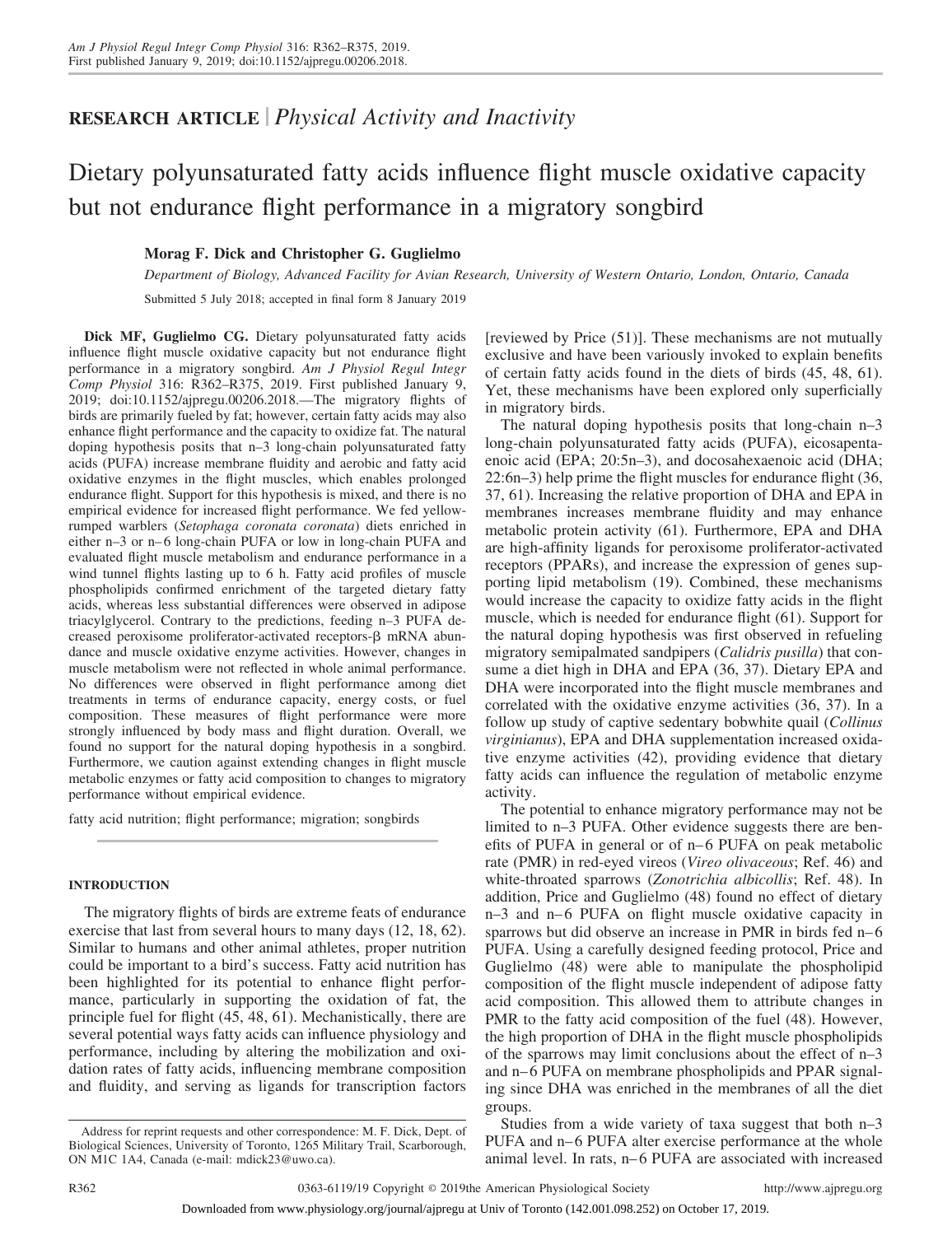endurance (3) and long-chain n–3 PUFA increase resistance to fatigue (43). In mammals (53) and Atlantic salmon (*Salmo salar*, Refs. 9, 41), running or swimming speed is positively associated with the  $n-6$  PUFA 18:2  $n-6$ . On the other hand, elevated levels of DHA are found in the high-performance muscles such as hummingbird flight muscles and rattlesnake shakers (29). Additionally, in humans, endurance exercise training increases the proportion of DHA in muscle independent of diet (26). A key consideration in assessing performance benefits is the need to ensure that the performance test is relevant to the animal's life history. In the case of avian migration, the best metrics of flight performance are arguably endurance capacity and energy efficiency, which could impact both the length of migratory flight and fuel requirements.

The goal of this study was to experimentally test the natural doping hypothesis from the tissue level to whole animal performance in a migratory bird, the yellow-rumped warbler (*Setophaga coronata*). We created diets specifically enriched in an n–3 long-chain PUFA (DHA), an n– 6 long-chain PUFA [arachidonic acid (ARA);  $20:4n-6$  ], or monounsaturated fatty acids (MUFA) to alter the composition of flight muscle membranes in terms of type and total proportions of long-chain PUFA and limited differences in the adipose tissue. Based on the natural doping hypothesis, we predicted that birds supplemented with n–3 long-chain PUFA will have flight muscles with membranes enriched with DHA and increased oxidative capacity resulting in improved flight performance (lower costs, increased endurance, and reduced use of lean mass as fuel). This study is the first to fully integrate tissue to whole animal performance level tests of the influence of fatty acids on migratory birds. We assessed the following: *1*) effects of diet on whole animal performance, *2*) effects of diet on PPAR mRNA abundance and oxidative enzyme activity, and *3*) changes in muscle metabolism during flight, and *4*) the correlation between changes in flight muscle metabolism and whole animal performance.

# **MATERIALS AND METHODS**

#### *Animals and Experimental Design*

Sixty yellow-rumped warblers were caught using mist nets in October 2013 at Long Point, ON, Canada and housed at the Advanced Facility for Avian Research at the University of Western Ontario (London, Ontario, Canada) in free-flight aviaries (3.7-m long  $\times$  2.1-m wide  $\times$  3-m tall and 3.6-m long  $\times$  2.4-m wide  $\times$  2.7-m tall). The birds were initially kept on a fall photoperiod of 12-h light and 12-h dark (12L:12D) and switched to a short-day winter photoperiod (9L:15D) in late November to allow the birds to enter a nonmigratory wintering condition. Decreasing day length was done gradually, shortening by an hour each day. The birds were fed a synthetic maintenance diet (Table 1), with canola oil used as the lipid source until the start of the study. This diet is modified from Guglielmo et al. (20) and was found to give the highest flight propensity in wind tunnels. Animal capture, care, and procedures followed Canadian Council on Animal Care guidelines and were approved by the University of Western Ontario Animal Use Subcommittee (protocol 2010-216) and by the Canadian Wildlife Service (permit CA-0256).

During the experimental phase, the birds were housed in pairs in cages measuring 121-cm wide  $\times$  68-cm deep  $\times$ 185-cm high for *weeks 1* and *2*, and when on the long-day photoperiod housed in cages measuring 70-cm wide  $\times$  50-cm deep  $\times$  60-cm high. We divided the birds into three experimental diet groups, with 20 birds per diet. To Table 1. *Composition of the synthetic diets fed to yellowrumped warblers (Setophaga coronata) during the feeding trial*

| Ingredients                            | Grams | Percent        |
|----------------------------------------|-------|----------------|
| Dextrose <sup>a</sup>                  | 450   | 16.3           |
| Casein <sup>b</sup>                    | 100   | 3.6            |
| Agar <sup>b</sup>                      | 45    | 1.6            |
| Briggs-N salt mix <sup>c</sup>         | 44    | 1.6            |
| $\text{AIN-76 vitamin mix}^{\text{c}}$ | 15    | 0.5            |
| Water                                  | 2,000 | 72.4           |
| Oil <sup>d</sup>                       | 85    | 3.1            |
| Cellulose <sup>e</sup>                 | 24    | 0.9            |
| Carb/protein/fat, %dry                 |       | 61.7/14.2/10.1 |

<sup>a</sup> ADM Corn Processing, Decatur, IL. <sup>b</sup> Affeymetric USB, Cleveland, OH.<br>
SMP Biomedicals, Solon, OH, <sup>d</sup>Dietary oil is canola oil during maintenance MP Biomedicals, Solon, OH. <sup>d</sup> Dietary oil is canola oil during maintenance phase or experimental oil blend during the experimental phase. eSigma Aldrich, Oakville, OH.

standardize the amount of time birds consumed their experimental diets and when they entered a spring migratory condition (time spent on long-day photoperiod), we also grouped the birds into 10 blocks, with 2 birds from each diet per block. Starting in late February, every Monday a new block of birds would begin the 6-wk experimental protocol. In *week 1* the birds begin their experimental diet on their short-day photoperiod for 2 wk (see Supplemental Materials Figure S1 for experimental timeline; Supplemental Material for this article at [https://figshare.com/articles/AJP\\_Supplemental\\_Materials\\_pdf/7492781/](https://figshare.com/articles/AJP_Supplemental_Materials_pdf/7492781/1) [1\)](https://figshare.com/articles/AJP_Supplemental_Materials_pdf/7492781/1). At the start of *week 3*, the birds were switched straight to a long-day photoperiod (16L:8D) to photo-stimulate them into a spring migratory condition. In *week 5*, basal metabolic rate (BMR) and PMR were measured (see below). In *week 6*, wind tunnel flight assessments and tissue sampling occurred. Our intention was for each diet group in a block to have one bird undergo endurance flight assessment (Flown; see below) and one sampled as an unflown Control from each diet. As flying in a wind tunnel is voluntary, if neither bird would fly, both birds would both be sampled as Controls after a 2- to 3-day recovery from the flight attempt.

The three experimental diets each had a unique dietary oil blend, which replaced the canola oil used in the maintenance diet. The MUFA diet oil blend was composed of olive and coconut oil (see Supplemental Materials Table S1; [https://figshare.com/articles/AJP\\_](https://figshare.com/articles/AJP_Supplemental_Materials_pdf/7492781/1) [Supplemental\\_Materials\\_pdf/7492781/1\)](https://figshare.com/articles/AJP_Supplemental_Materials_pdf/7492781/1), which created a diet low in long-chain PUFA and higher in MUFA. The n–3 PUFA diet oil blend was composed of olive oil, coconut oil, and DHASCO (DSM Nutritional Products, Kaiseraugst, Switzerland), an algal oil high in DHA. The n–6 PUFA diet oil blend was composed of olive oil, coconut oil, and ARASCO (DSM Nutritional Products), a fungal oil high in ARA. Four weeks after the diet treatments were started with the first block of birds, it became apparent that the n–3 PUFA diet birds were having health problems. The birds were weaker than normal, had reduced flight capacity, and appeared to have larger than normal variation in daily food intake and body mass, and two died unexpectedly during this period. The n-3 and n-6 PUFA diets were both reformulated, reducing the long-chain PUFA intake by half (Table 2). After the reformulation, there were no further health issues. This problem only influenced the first four experimental blocks, with the first two blocks being the only birds to have detectable health issues and the two surviving individuals from these blocks were not included in the study. These birds were not replaced, and as such the n–3 PUFA group was composed of 16 birds total.

#### *Respirometry*

To measure BMR, warblers were food-deprived for 2 h before the start of the dark period at 1900 to ensure they were in a postabsorptive state and placed into stainless steel chambers (1.12 liters) in an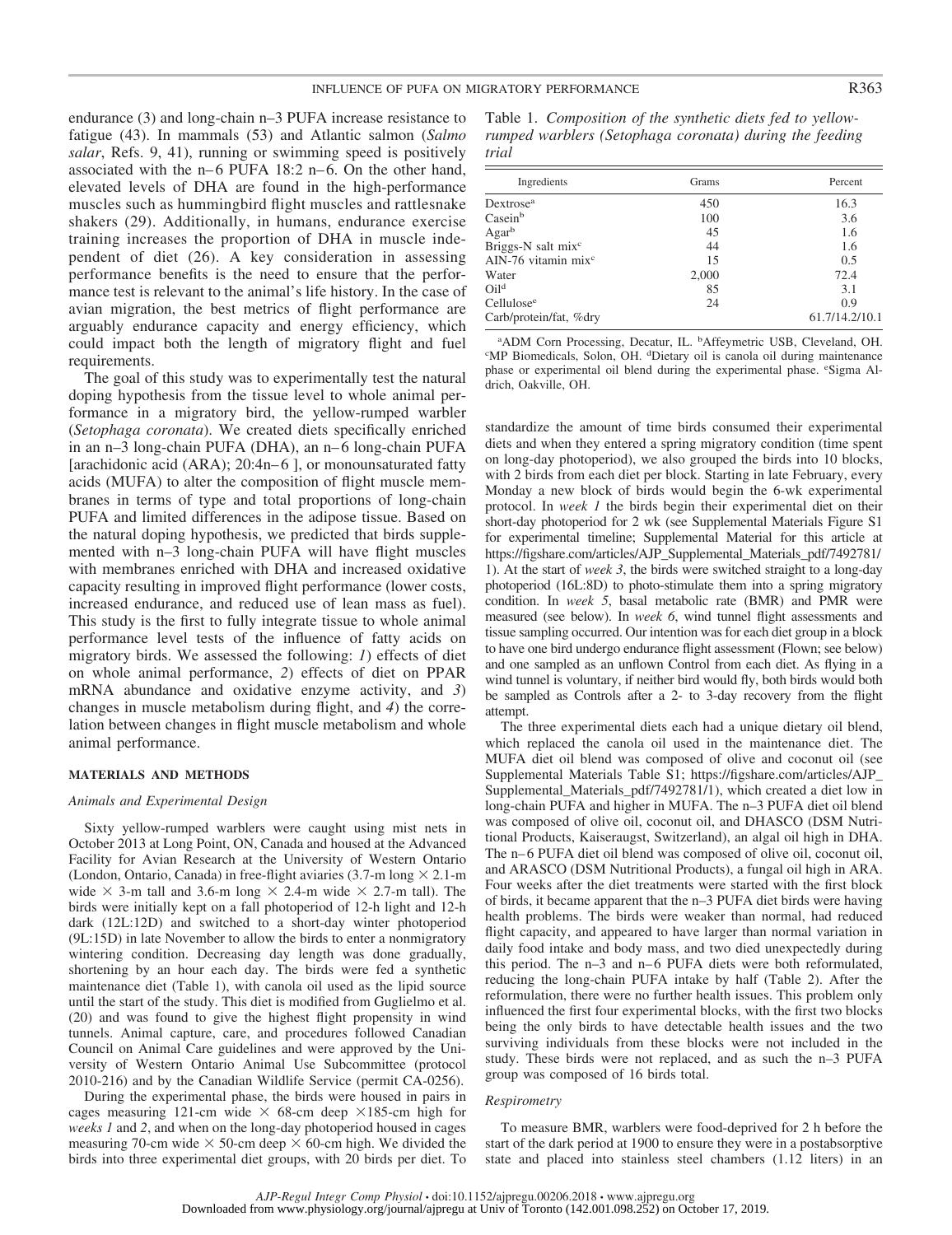Table 2. *Composition of the reformulated dietary oil blends used in the experimental synthetic diets fed to the yellowrumped warblers (Setophaga coronata)*

|                                       | <b>MUFA</b> | $n-3$ PUFA | n-6 PUFA |
|---------------------------------------|-------------|------------|----------|
| Percentage of dietary oil             |             |            |          |
| Olive $oil*$                          | 72          | 57         | 58       |
| Coconut oil†                          | 28          | 15         | 30       |
| ARASCO $(20:4n-6)$ #                  | $\Omega$    | $\Omega$   | 12       |
| DHASCO $(22:6 n-3)$ #                 | $\Omega$    | 28         | $\Omega$ |
| Net fatty acid profile, $g/100 g$ oil |             |            |          |
| <b>SFA</b>                            | 39.4        | 39.8       | 39.8     |
| <b>MUFA</b>                           | 53.8        | 49.1       | 47.1     |
| PUFA                                  | 6.74        | 10.2       | 11.2     |
| $n-3$ PUFA                            | 0.50        | 5.02       | 0.42     |
| $18:3$ n-3                            | 0.50        | 0.40       | 0.42     |
| EPA $(20:5 n-3)$                      | $\Omega$    | $\Omega$   | $\Omega$ |
| DHA (22:6 n-3                         | $\Omega$    | 4.62       | $\Omega$ |
| $n-6$ PUFA                            | 6.25        | 5.14       | 10.8     |
| $18:2$ n-6                            | 6.05        | 4.89       | 6.74     |
| ARA $(20:4n-6)$                       | 0.15        | 0.25       | 4.06     |

SFA, saturated fatty acids; MUFA, monounsaturated fatty acids; PUFA, polyunsaturated fatty acids; EPA, eicosapentaenoic acid; DHA, docosahexaenoic acid; ARA, arachidonic acid. \*Loblaws, Toronto, ON, Canada. †Spectrum Naturals, Delta, BC, Canada. ‡DSM Nutritional Products, Kaiseraugst, Switzerland.

incubator at 31**°**C (Sanyo Incubator MIR-154, Sanyo Scientific). Inflow air into the chamber was dried using a gas drier (PC-4 Peltier Effect Dryer; Sable Systems International, Las Vegas, NV) and two desiccant columns (800-ml Drierite; W. A. Hammond Drierite, Zenia, OH). The dried air was split into 4 lines and passed individually through flow controllers (Flowbar 8; Sable Systems International) that regulated the flow to three 1.5-liter respirometry chambers and a background line at a rate of 1 l/min. Outflow air lines were attached to a multiplexer (MUX multiplexier, Sable Systems International), so that each line could be measured for 5 min before switching to the next line. The outflow air was subsampled at a rate of 200 ml/min before measuring water vapor (RH-300; Sable Systems International),  $CO<sub>2</sub>$  (CA-2A; Sable Systems International), and  $O<sub>2</sub>$  (FC-1B; Sable Systems International). The instruments were connected to an analogto-digital converter (UI-2; Sable Systems International). With the use of Expedata software (Sable Systems International) for analysis, BMR was defined as the lowest rate oxygen consumption during a 5-min sampling period, which occurred  $4-5$  h into the dark period. Vo<sub>2</sub> and V˙ CO2 were lag corrected and calculated using *Eqs. 11*.7 and *11.8* from Lighton (33). The BMR  $\overline{V}o_2$  measurements were converted into watts (W, J/s) adjusting for respiratory exchange ratio (RER) following Lighton (33).

Two to three days after BMR measurements, we used a hop/hover wheel to measure PMR (8, 48). The 24-cm diameter enclosed flight wheel (7.7 liters) was continuously supplied with dried air at a rate of 3 l/min. The air exiting the chamber was subsampled at 200 ml/min and water vapor,  $CO<sub>2</sub>$ , and  $O<sub>2</sub>$  were measured as described above. The birds were deprived of food 3 h before to the PMR measurement. Each bird was given a 2-min adjustment period after it entered the flight wheel. The wheel was then manually spun, first slowly and then increasing in speed to maintain hovering flight. The birds were exercised until they began to pant and/or were unable to maintain hovering flight. PMR was calculated, similar to BMR, from the highest instantaneous  $\overline{V}o_2$  averaged over a 1-min period (8). PMR measurements were not collected from all birds because a PMR measurement was stopped if the bird's behavior in the flight wheel had the potential to damage their flight feathers or cause other bodily harm. Aerobic scope was calculated as PMR/BMR.

#### *Endurance Flight Assessments and Sampling*

Endurance flight performance was assessed using a wind tunnel designed for birds. Previous to the flight performance assessment, all birds (control and flown groups) had undergone flight testing during the fall  $(<20$ -min duration) and an additional flight  $(<15$ -min duration) the week before the flight assessment. For the flight performance assessments, the warblers were deprived of food 2 h before the start of the dark period to simulate the quiescent period that occurs before a migratory flight (51a). After the lights were turned off (1900), the birds were weighed and scanned using quantitative magnetic resonance (QMR, Echo-MRI-B; Echo Medical Systems, Houston, TX) to measure fat and wet lean mass (22) and placed in a cotton bag for 5 min. The birds were then flown under minimal light conditions, at 8 m/s, 70% relative humidity, and 15**°**C. Endurance flights lasted for up to 360 min. Flights ended when the bird voluntarily stopped three times within a 5-min period or reached the 360-min mark. The change in lean and fat mass was used to estimate the energy contribution from each fuel source using the conversion factors of 39.6 kJ/g for fat and 5.3 kJ/g for lean mass (16, 30). Power (W, J/s) was calculated from total energy expenditure divided by flight duration. Relative protein contribution was calculated as the proportion of total energy from lean mass catabolism.

The Flown birds were sampled immediately after flight  $(-2-7)$  h after lights off). During sampling, a  $60-$  to  $70 \mu$ l blood sample was collected and centrifuged (2,000 *g* for 10 min) to isolate the plasma. After this blood sampling was completed, the birds were weighed, and the body composition measured using QMR. The bird was then anesthetized using isoflurane (PrFlorane; Baxter, Mississaugua, ON, Canada) and killed by decapitation, and adipose and flight muscle samples were collected. The collected samples were flash frozen in liquid nitrogen and stored at  $-80^{\circ}$ C. Control birds were deprived of food 2 h before sampling at the start of the dark period. Similar to the Flown birds, a 60- to 70- $\mu$ l blood sample was collected, body mass and composition were measured, and muscle and adipose samples were collected and flash frozen. Sex was determined post mortem.

#### *Fatty Acid Profiles*

Fatty acid profiles of adipose, flight muscle phospholipids, and plasma were analyzed. Total lipids were extracted from 10 mg adipose, 50 mg flight muscle, and  $10-15 \mu$ l of plasma, using methods modified from Price and Guglielmo (48) and Thomas et al. (59). Briefly, the tissue was homogenized in 2 ml chloroform-methanol-0.1% butylated hydroxytoluene (2:1:0.003 vol/vol/wt) and centrifuged at 3,750 *g* for 15 min. This was followed by the addition of 1 ml 0.25% potassium chloride. The samples were then incubated at 70°C for 10 min, and the bottom organic layer was removed, filtered through glass wool, and dried under a stream of nitrogen. We did not separate lipid fractions of adipose because the fatty acid content is almost completely reflective of neutral lipids (32). Because we did not separate lipid fractions of plasma, the fatty acid composition we report includes nonesterified fatty acid (NEFA), neutral lipids, and polar lipids. We were specifically interested in muscle phospholipids because muscle neutral lipids generally match adipose very closely (32). Thus, for the flight muscle, the phospholipid fraction was isolated using Supelclean solid phase extraction columns (Supelclean; Sigma-Aldrich, Oakville, ON) following Price and Guglielmo (48). Briefly, neutral lipids were eluted with 1.8 ml chloroform:isopropanol (2:1 vol/vol), followed by nonesterified fatty acids (NEFA) with 1.6 ml isopropyl ether:acetic acid (49:1 vol/vol), and the phospholipid fraction was eluted with 2 ml of methanol. The isolated fractions were dried under a nitrogen stream and resuspended in  $100 \mu l$  chloroform. We added heptadecanoic acid  $(17:0, 200 \mu l, 3 \mu l)$  ml hexane; Sigma, St. Louis, MO) to the resuspended lipids as an internal standard. Before fatty acid methyl esters (FAMEs) generation, the resuspended lipid samples were dried under nitrogen. FAMEs were generated by the addition of 200  $\mu$ 1 0.5 N methanoic-HCl (Sigma-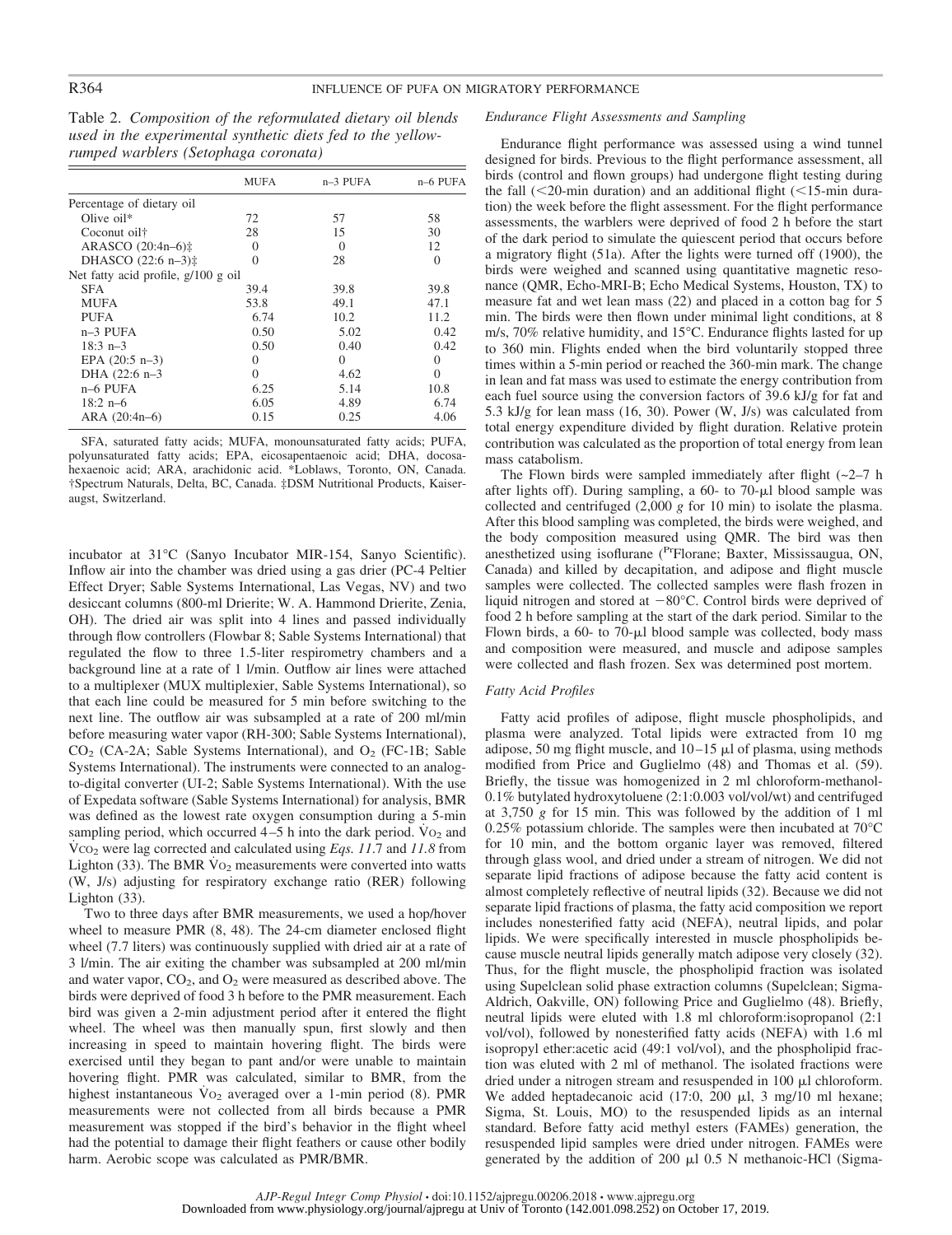Aldrich) to the dried lipids and heated for 30 min at 90**°**C. Afterward, 800 µl water were added, and the FAMEs were extracted three times with 500 µl hexane. The hexane extract was dried under nitrogen and suspended in 80  $\mu$ l chloroform. The FAMEs were separated on a 6890 N gas chromatograph (Agilent Technologies, Santa Clara, CA), with a flame ionization detector and a DB-225ms column (30-m long, 0.250 internal diameter, 0.25-µm film; Agilent Technologies, Palo Alto, CA) using  $N_2$  as the carrier gas. The temperature program was 80**°**C for 2 min, followed by a 5**°**C/min ramp to 180**°**C, which was held for 5 min, and then a 1**°**C/min to 200**°**C, followed by a 10**°**C/min ramp to 240**°**C, which was held for 3 min. Fatty acid peaks identities were determined by comparing retention times to commercial standards (Supelco 37 mix, Supelco PUFA No. 3 Menhaden Oil, Supelco FAME mix C8-C24; Sigma-Aldrich). To calculate fatty acid mass percent, the peak area for each fatty acid was divided by the total peak area of identified peaks and expressed as a proportion. With the exception of DHA, ARA, an EPA (20:5n–3), only fatty acids with at least one group with an average  $>1\%$  were included for statistical analysis. The total proportion of each fatty acid class was calculated as follows: MUFA (14:1, 16:1 n–7, 18:1 n–9, and 18:1 n–7), PUFA (18:2n–3, 18:3 n–3, ARA, 22:5 n–3, and DHA), saturated fatty acids (SFA; 12:0, 14:0, 16:0, and 18:0), with n–3 and n– 6 PUFA calculated as the sum of the n–3 and n– 6 series, respectively, and long-chain PUFA as PUFA  $>18$  carbons in length.

#### *Flight Muscle Lipid Metabolism and PPAR Expression*

Flight muscle mRNA abundance of PPAR- $\alpha$ , PPAR- $\beta$ , PPAR- $\gamma$ , heart-type fatty acid binding protein (H-FABP or FABP3), and a housekeeping gene (GAPDH) were measured using quantitative realtime PCR. RNA was isolated and DNAse treated from 30 mg of flight muscle tissue using the RNeasy Fibrous Tissue Mini Kit (Qiagen, Mississauga, ON, Canada). cDNA synthesis was done using the High Capacity RNA-to-cDNA kit (Applied Biosystems, Burlington, ON, Canada), and the cDNA was then diluted 100-fold with water. Quantitative real-time PCR was run for each gene with a CFX384 Real-Time system instrument (Bio-Rad, Mississauga, ON, Canada). The PCR reaction conditions were 2  $\mu$ l of the diluted cDNA, 6  $\mu$ l 2 $\times$  master mix (SensiFast SYBR and Fluorescein Mix, Bioline; Tauton, MA), 0.33  $\mu$ M of the primers (Supplemental Table S2; [https://figshare.com/](https://figshare.com/articles/AJP_Supplemental_Materials_pdf/7492781/1) [articles/AJP\\_Supplemental\\_Materials\\_pdf/7492781/1\)](https://figshare.com/articles/AJP_Supplemental_Materials_pdf/7492781/1) in a total reaction volume of  $12 \mu l$ . The cycling conditions for all other genes were as follows: 95**°**C held for 10 min, followed by 45 cycles of 95°C for 20 s, 59°C for 20 s, and 72°C for 10 s. Primers and cycling conditions for H-FABP are as described by McFarlan et al. (40). All samples were run in triplicate. The mRNA expression was calculated using the  $2^{-\Delta\Delta CT}$ method (34). For each gene, the arithmetic mean expression of the MUFA Control group was set to 1.

Maximum enzyme activity in the flight muscle of carnitine palmitoyl transferase (CPT; EC 2.3.1.21), citrate synthase (CS; EC 2.3.3.1), 3-hydroxyacyl-CoA dehydrogenase (HOAD; EC 1.1.1.35), and lactate dehydrogenase (LDH; EC 1.1.1.27) was measured following Price et al. (50).

#### *Statistical Analysis*

All statistics were performed using SAS (version 9.4; SAS Institute, Cary, NC), with significance set at  $\alpha$  < 0.05, and trends in the data were considered at  $P < 0.1$ . By chance the sexes were evenly distributed across the diet treatments (MUFA: 11 males, 9 female; n– 6 PUFA: 10 male, 10 female; and n–3 PUFA: 9 male, 7 female). Sex, tarsus length and wing cord were not significant factors or covariates ( $P > 0.05$ ) and as such were not included in the statistical analysis. Body mass and the blocking factor were included as covariates when significant ( $P \leq 0.05$ ). Weekly body mass was analyzed using repeated measures to test for the effects of diet, time, and their interaction on body mass. Metabolic rates (BMR and PMR), and final body mass and body composition analyses were performed using

one-way ANOVA testing for an effect of diet. For these analyses, the Flown and Control birds for each diet were combined as the birds were treated identically until the wind tunnel flight and there was no significant effect of flight ( $P > 0.05$ ).

Fatty acid profiles were first analyzed by measures analysis of variance (MANOVA) using Wilks Lamda for each tissue to test for significant main effects and the diet and flight interaction. If the interaction was not significant in the MANOVA, it was dropped from the model to simplify the analysis. Significant effects or interactions were then evaluated by univariate analysis on individual fatty acids and fatty acid classes using ANOVA.

The Kruskal-Wallis nonparametric test was used to test for differences in flight duration. Other flight performance parameters tested included initial body mass and flight duration as covariates, and we initially tested for their interactions. Nonsignificant interactions were removed from the model ( $P > 0.05$ ). Correlations between flight performance variables were determined using Pearson correlation coefficient.

Muscle metabolic enzyme activities and gene expression were analyzed using two-way ANOVA to test for the main effects and interaction of diet and flight treatment. Pearson correlation coefficients were used to test for relationships between muscle metabolic indicators and whole animal performance. For flight duration, all flights were included in the correlation analysis. Since flight duration was significantly and strongly correlated to energy costs and relative protein contribution, we used only the 360-min flights for correlations with energy costs and relative protein contribution as this would eliminate flight duration as a factor that would influence the correlations.

#### **RESULTS**

#### *Fatty Acid Composition*

The muscle phospholipids showed the greatest response to manipulation of dietary fatty acid composition (Table 3). The experimental diets altered the fatty acid composition of the muscle phospholipids (MANOVA: Wilks  $\lambda = 0.03$ :  $F_{14,80} = 31.86$ ,  $P \leq$ 0.0001), but flight did not have any further effect (MANOVA: Wilks  $\lambda = 0.85$ :  $F_{6,41} = 0.47$ ,  $P = 0.83$ ) nor was there an interaction between diet and flight (MANOVA: Wilks  $\lambda = 0.87$ :  $F_{12,82} = 0.47$ ,  $P = 0.93$ ). The MUFA diet group had higher total MUFA and lower SFA in the muscle phospholipids compared with the  $n-3$  and  $n-6$  PUFA groups, and this was primarily the result of higher proportions 18:1n–9 and lower 16:0 and 18:0 in the MUFA group. No differences in total PUFA were observed among the diet groups. However, the MUFA group had less long-chain PUFA but with both DHA and ARA present. The n– 6 PUFA and n–3 PUFA diet groups had higher ARA and DHA levels, respectively, in muscle phospholipids. The n–3 PUFA group had higher levels of EPA than the other diets but was substantially less than the proportions of DHA.

In adipose tissue, there was an overall effect of diet on fatty acid composition (MANVOA: Wilks  $\lambda$  < 0.001:  $F_{20,74} = 8.56$ ,  $P \leq 0.0001$ ; however, flight did not have any effect (MANOVA: Wilks  $\lambda = 0.09$ :  $F_{10,37} = 1.24$ ,  $P = 0.29$ ), and there was no interaction between flight and diet (MANOVA: Wilks  $\lambda = 0.80$ :  $F_{20,74} = 0.45$ ,  $P = 0.97$ ). When compared with the flight muscle, adipose had lower proportions of SFA and PUFA, higher proportions of MUFA. When the n–3 and n– 6 diet groups were compared, the MUFA diet group had lower proportion of SFA but higher proportion of MUFA (Table 4). Differences in long-chain PUFA were present, but the levels were much lower compared with the muscle phos-

*AJP-Regul Integr Comp Physiol* • doi:10.1152/ajpregu.00206.2018 • www.ajpregu.org Downloaded from www.physiology.org/journal/ajpregu at Univ of Toronto (142.001.098.252) on October 17, 2019.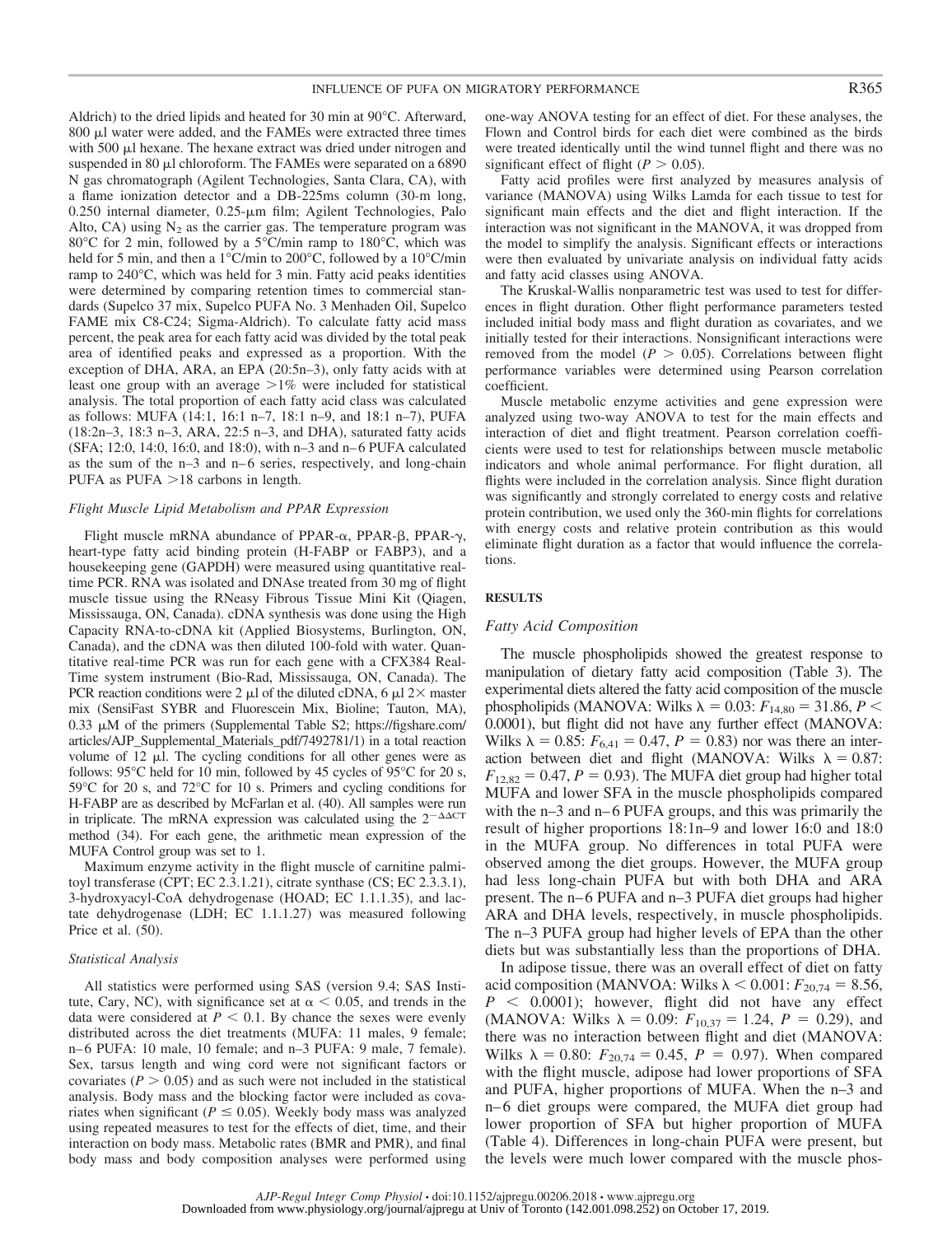| Fatty Acid       | <b>MUFA</b>              | $n-3$ PUFA                   | n-6 PUFA                 | $F$ Value           | $P$ Value |
|------------------|--------------------------|------------------------------|--------------------------|---------------------|-----------|
| 16:0             | $27.86 \pm 0.72^b$       | $33.94 \pm 0.70^{\circ}$     | $29.50 \pm 0.72^b$       | $F_{2,50} = 19.69$  | < 0.0001  |
| 18:0             | $25.71 \pm 0.61^{\rm b}$ | $28.18 \pm 0.60^{\circ}$     | $29.61 \pm 0.61^{\circ}$ | $F_{2,50} = 10.18$  | 0.0002    |
| $18:1n-9$ cis    | $18.14 \pm 0.57^{\rm b}$ | $7.14 \pm 0.56^{\circ}$      | $10.12 \pm 0.57^{\rm b}$ | $F_{2,50} = 99.16$  | < 0.0001  |
| $18:2n-6$ cis    | $6.58 \pm 0.38^{\rm b}$  | $1.31 \pm 0.37^{\rm b}$      | $1.65 \pm 0.38^{\rm b}$  | $F_{2,50} = 60.91$  | < 0.0001  |
| $20:4n-6$ (ARA)  | $10.34 \pm 1.01^{\rm b}$ | $0.67 \pm 0.98^{\circ}$      | $18.95 \pm 1.01^{\circ}$ | $F_{2,50} = 88.73$  | < 0.0001  |
| $20:5n-3$ (EPA)  | $0.06 \pm 0.11^b$        | $1.17 \pm 0.11^{\rm a}$      | $0.09 \pm 0.11^{\rm b}$  | $F_{2,50} = 34.28$  | < 0.0001  |
| $22:6$ n-3 (DHA) | $8.26 \pm 1.40^{\circ}$  | $25.00 \pm 1.36^{\circ}$     | $7.07 \pm 1.39^{\rm b}$  | $F_{2,50} = 53.16$  | < 0.0001  |
| <b>SFA</b>       | $54.00 \pm 1.04^{\circ}$ | $62.70 \pm 1.02^{\text{a}}$  | $59.58 \pm 1.04^b$       | $F_{2,50} = 18.43$  | < 0.0001  |
| <b>MUFA</b>      | $19.72 \pm 0.59^{\circ}$ | $8.91 \pm 0.57$ <sup>c</sup> | $11.67 \pm 0.59^{\rm b}$ | $F_{2,50} = 93.20$  | < 0.0001  |
| <b>PUFA</b>      | $26.29 \pm 1.21$         | $28.38 \pm 1.18$             | $28.34 \pm 1.21$         | $F_{2.50} = 0.98$   | 0.38      |
| <b>LCPUFA</b>    | $19.19 \pm 1.30^{\rm b}$ | $27.03 \pm 1.27^{\circ}$     | $26.53 \pm 1.30^{\circ}$ | $F_{2,50} = 11.50$  | < 0.0001  |
| $n-3$ PUFA       | $8.90 \pm 1.46^b$        | $26.36 \pm 1.42^{\rm a}$     | $7.60 \pm 1.46^b$        | $F_{2,50} = 53.44$  | < 0.0001  |
| $n-6$ PUFA       | $17.09 \pm 0.90^{\rm b}$ | $2.01 \pm 0.87$ <sup>c</sup> | $20.71 \pm 0.89^{\rm a}$ | $F_{2,50} = 128.08$ | < 0.0001  |
| $n-6: n-3$       | $2.13 \pm 0.86^b$        | $0.10 \pm 0.85$ <sup>c</sup> | $4.69 \pm 0.86^{\circ}$  | $F_{2.50} = 7.17$   | 0.002     |
|                  |                          |                              |                          |                     |           |

Table 3. *Fatty acid composition of the muscle phospholipids from yellow-rumped warblers (Setophaga coronata) fed different dietary oil blends*

Data are %mean mass  $\pm$  SE. Fatty acid groups include minor fatty acids not listed above. EPA, eicosapentaenoic acid; DHA, docosahexaenoic acid; ARA, arachidonic acid; SFA, saturated fatty acids; MUFA, monounsaturated fatty acids; PUFA, polyunsaturated fatty acids; LCPUFA, long-chain PUFA. Warblers per group: MUFA: 20; n-3 PUFA: 16; n-6 PUFA: 20.<sup>a,b,c</sup> $P$  < 0.05, values with different superscripts differ between diet groups.

pholipids, and none of the relative proportions of long-chain PUFA exceeded 1%.

In contrast to the flight muscle phospholipids and adipose, in the plasma there was an interaction between diet and flight (MANOVA: Wilks  $\lambda = 0.44$ :  $F_{20.78} = 1.92$ ,  $P = 0.02$ ), and main effects of flight (MANOVA: Wilks  $\lambda = 0.53$ :  $F_{10,39} = 3.45$ ,  $P =$ 0.002) and diet (MANOVA: Wilks  $\lambda = 0.02$ :  $F_{20,78} = 22.06$ ,  $P < 0.0001$ ). The differences in the plasma fatty acids among diets were similar to those observed in the muscle phospholipid and adipose (Table 5). Additionally, the effect of flight on fatty acid composition was diet specific. In the MUFA group, 16:1n–7, 18:1n–9, and 18:2n– 6 were higher in the Flown birds, and there was higher proportion of MUFA and lower proportion of SFA. In the n–3 PUFA group, MUFA were lower and SFA higher in the Flown birds. No significant effect of flight was observed in the n–6 PUFA group.

# *Body Composition and Metabolic Rate*

Warblers decreased in body mass during the first week of adjustment to the experimental diets and immediately following the switch to long-day photoperiod, but they increased in body mass as they entered into a migratory condition (Fig. 1; week:  $F_{6,371} = 13.14$ ,  $P < 0.001$ ). We also observed hyperphagia and migratory restlessness behavior, verifying the birds entered a migratory condition after switching to the long-day photoperiod. There was no significant main effect of diet or interaction between diet and time (diet:  $F_{2,371} = 2.70$ ,  $P = 0.07$ ; diet  $\times$  time:  $F_{12,371} = 0.19, P = 0.99$ ), and the blocking factor (treatment start date) was significant, with the last two blocks being slightly heavier overall  $(F_{9,371} = 5.09, P \le 0.001)$ . Final body composition at sampling in the Controls and preflight in the Flown birds did not differ among the diets for body mass ( $F_{2,53}$  <0.01,  $P =$ 

Table 4. *Fatty acid composition of the adipose from yellow-rumped warblers (Setohaga coronata) fed different dietary oil blends*

| Fatty Acid       | <b>MUFA</b>                | n-3 PUFA                 | n-6 PUFA                      | $F$ Value          | P Value  |
|------------------|----------------------------|--------------------------|-------------------------------|--------------------|----------|
| 12:0             | $3.88 \pm 0.21^{a,b}$      | $3.13 \pm 0.21^{\rm b}$  | $4.39 \pm 0.21^{\rm a}$       | $F_{2,50} = 9.29$  | 0.0004   |
| 14:0             | $3.09 \pm 0.24^b$          | $4.11 \pm 0.23^{\rm a}$  | $3.73 \pm 0.24^b$             | $F_{2.50} = 4.85$  | 0.012    |
| 16:0             | $27.97 \pm 0.86$           | $29.09 \pm 0.84$         | $27.87 \pm 0.86$              | $F_{2.50} = 0.64$  | 0.53     |
| $16:1n-7$        | $3.75 \pm 0.29$            | $3.32 \pm 0.28$          | $3.78 \pm 0.29$               | $F_{2.50} = 0.81$  | 0.45     |
| 18:0             | $6.32 \pm 0.37^{\rm b}$    | $8.38 \pm 0.36^{\circ}$  | $8.45 \pm 0.37$ <sup>a</sup>  | $F_{2,50} = 10.72$ | 0.0002   |
| $18:1n-7$        | $1.14 \pm 0.08^{\text{a}}$ | $0.93 \pm 0.08^{a,b}$    | $0.72 \pm 0.08^{\rm b}$       | $F_{2,47} = 6.99$  | 0.002    |
| $18:1n-9$ cis    | $49.66 \pm 1.05^{\circ}$   | $44.06 \pm 1.03^b$       | $45.75 \pm 1.05^{\rm b}$      | $F_{2,50} = 7.71$  | 0.001    |
| $18:2n-6$ cis    | $3.48 \pm 0.37$            | $3.80 \pm 0.36$          | $3.53 \pm 0.37$               | $F_{2.50} = 0.22$  | 0.80     |
| $20:4n-6$ (ARA)  | $0.04 \pm 0.05^{\rm b}$    | $0.04 \pm 0.05^{\rm b}$  | $0.63 \pm 0.05^{\rm a}$       | $F_{2,50} = 50.47$ | < 0.0001 |
| $20:5n-3$ (EPA)  | $0.002 \pm 0.01^{\rm b}$   | $0.04 \pm 0.01^{\rm a}$  | $0.002 \pm 0.01^{\rm b}$      | $F_{2,50} = 9.64$  | 0.0003   |
| $22:6$ n-3 (DHA) | $0.09 \pm 0.12^b$          | $0.98 \pm 0.11^{\circ}$  | $0.001 \pm 0.12^b$            | $F_{2,50} = 20.24$ | < 0.0001 |
| <b>SFA</b>       | $41.72 \pm 0.87^{\circ}$   | $45.14 \pm 0.85^{\circ}$ | $44.91 \pm 0.87$ <sup>a</sup> | $F_{2,50} = 4.87$  | 0.012    |
| MUFA             | $54.18 \pm 0.85^{\circ}$   | $49.41 \pm 0.83^{\rm b}$ | $50.27 \pm 0.85^{\rm b}$      | $F_{2,50} = 9.11$  | 0.0005   |
| <b>PUFA</b>      | $3.85 \pm 0.45$            | $5.15 \pm 0.44$          | $4.58 \pm 0.45$               | $F_{2,50} = 2.11$  | 0.13     |
| <b>LCPUFA</b>    | $0.15 \pm 0.13^{\circ}$    | $1.12 \pm 0.13^{\rm a}$  | $0.65 \pm 0.13^{\rm b}$       | $F_{2,50} = 13.15$ | < 0.0001 |
| $n-3$ PUFA       | $0.26 \pm 0.13^b$          | $1.26 \pm 0.13^{\rm a}$  | $0.22 \pm 0.13^{\rm b}$       | $F_{2,50} = 19.46$ | < 0.0001 |
| n-6 PUFA         | $3.54 \pm 0.37$            | $3.86 \pm 0.36$          | $4.29 \pm 0.37$               | $F_{2.50} = 1.00$  | 0.38     |
| $n-6:n-3$        | $20.07 \pm 2.07^{\rm a}$   | $5.38 \pm 2.02^{\rm b}$  | $20.34 \pm 2.07^{\rm a}$      | $F_{2,50} = 17.62$ | < 0.0001 |

Data are %mean mass  $\pm$  SE. Fatty acid groups include minor fatty acids not listed above. Values with different superscripts differ (*P* < 0.05) between diet groups. EPA, eicosapentaenoic acid; DHA, docosahexaenoic acid; ARA, arachidonic acid; SFA, saturated fatty acids; MUFA, monounsaturated fatty acids; PUFA, polyunsaturated fatty acids; LCPUFA, long-chain PUFA. Warblers per group: MUFA: 20; n-3 PUFA: 16; n-6 PUFA: 20.<sup>a,b,c</sup>P < 0.05, values with different superscripts differ between diet groups.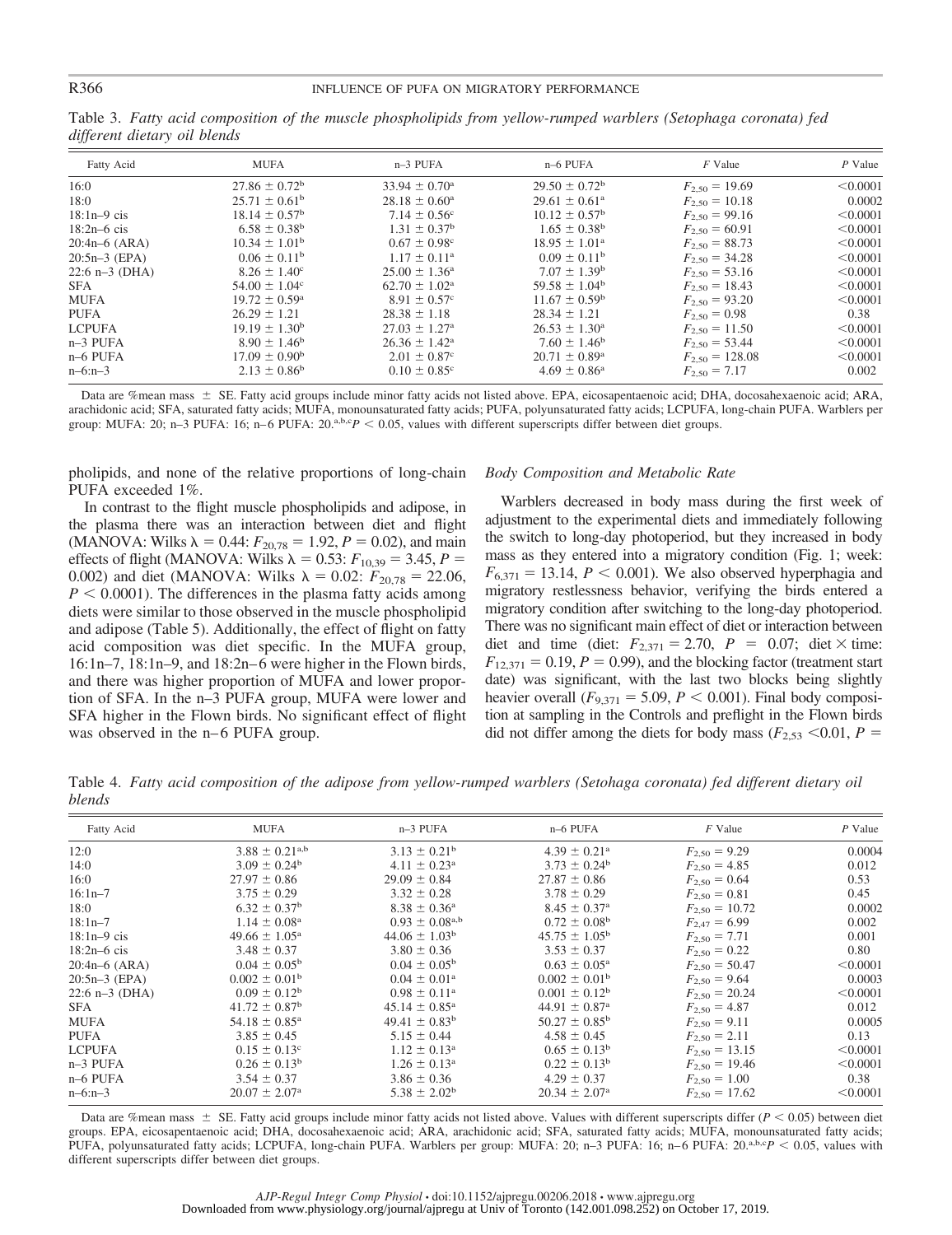| Fatty Acid/Flight | <b>MUFA</b>                  | n-3 PUFA                     | n-6 PUFA                      | $F$ Value           | $P$ Value |
|-------------------|------------------------------|------------------------------|-------------------------------|---------------------|-----------|
| 12:0              | $1.07 \pm 0.13^{\text{a}}$   | $0.61 \pm 0.13^b$            | $0.79 \pm 0.13^{\rm b}$       | $F_{2,50} = 3.52$   | 0.04      |
| 14:0              | $1.84 \pm 0.21$              | $1.42 \pm 0.21$              | $1.50 \pm 0.22$               | $F_{2.50} = 1.11$   | 0.34      |
| 15:0              | $1.57 \pm 0.42$              | $1.37 \pm 0.42$              | $0.53 \pm 0.44$               | $F_{2.50} = 1.66$   | 0.2       |
| 16:0              | $25.40 \pm 0.50$             | $26.24 \pm 0.51$             | $26.49 \pm 0.50$              | $F_{2.50} = 1.27$   | 0.29      |
| $16:1n - 7$       |                              |                              |                               |                     |           |
| Control           | $1.85 \pm 0.16^{*a}$         | $2.00 \pm 0.16^{*a}$         | $1.32 \pm 0.17^{\rm b}$       | $F_{2.50} = 5.12$   | 0.01      |
| Flown             | $2.37 \pm 0.17^{\rm a}$      | $1.49 \pm 0.18^{\rm b}$      | $1.56 \pm 0.18^{\rm b}$       |                     |           |
| 18:0              | $15.32 \pm 1.41$             | $13.54 \pm 1.45$             | $17.82 \pm 1.47$              | $F_{2,50} = 2.12$   | 0.13      |
| $18:1n - 7$       | $1.14 \pm 0.08^{\text{a}}$   | $0.93 \pm 0.08^{a,b}$        | $0.72 \pm 0.08^{\rm b}$       | $F_{2,47} = 6.99$   | 0.002     |
| $18:1n-9$ cis     |                              |                              |                               |                     |           |
| Control           | $32.00 \pm 2.64*$            | $37.46 \pm 2.63$             | $30.28 \pm 2.78$              | $F_{2.50} = 4.62$   | 0.01      |
| Flown             | $41.34 \pm 2.78^{\circ}$     | $30.58 \pm 2.94^b$           | $28.21 \pm 2.9^b$             |                     |           |
| $18:2n-6$ cis     |                              |                              |                               |                     |           |
| Control           | $4.32 \pm 0.50^*$            | $5.19 \pm 0.37*$             | $3.83 \pm 0.53$               | $F_{2,50} = 5.84$   | 0.005     |
| Flown             | $6.20 \pm 0.50^{\rm a}$      | $3.59 \pm 0.56^{\rm b}$      | $3.35 \pm 0.56^{\rm b}$       |                     |           |
| $20:3$ n-6        | $0.57 \pm 0.48$              | $0.26 \pm 0.49$              | $1.28 \pm 0.51$               | $F_{2,50} = 1.08$   | 0.34      |
| $20:4n-6$ (ARA)   | $5.02 \pm 0.80^{\rm b}$      | $0.71 \pm 0.82$ <sup>c</sup> | $12.96 \pm 0.80^{\text{a}}$   | $F_{2,50} = 55.06$  | < 0.0001  |
| $20:5n-3$ (EPA)   | $0.21 \pm 0.25^{\rm b}$      | $4.32 \pm 0.25^{\rm a}$      | $0.10 \pm 0.26^{\rm b}$       | $F_{2,50} = 89.76$  | < 0.0001  |
| $22:6 n-3$ (DHA)  | $0.48 \pm 0.36^b$            | $6.96 \pm 0.37$ <sup>a</sup> | $0.36 \pm 0.37^{\rm b}$       | $F_{2,50} = 105.69$ | < 0.0001  |
| <b>SFA</b>        |                              |                              |                               |                     |           |
| Control           | $47.91 \pm 2.57^{*a}$        | $39.08 \pm 2.57^{\rm b}$     | $47.29 \pm 2.71$ <sup>a</sup> | $F_{2,50} = 3.33$   | 0.04      |
| Flown             | $40.25 \pm 2.71$             | $45.29 \pm 2.88$             | $46.57 \pm 2.88$              |                     |           |
| <b>MUFA</b>       |                              |                              |                               |                     |           |
| Control           | $37.13 \pm 2.26^{*a}$        | $41.64 \pm 2.26^{*b}$        | $32.88 \pm 1.74$ <sup>a</sup> | $F_{2.50} = 5.51$   | 0.007     |
| Flown             | $45.50 \pm 2.38^{\rm a}$     | $34.35 \pm 2.53^{\rm b}$     | $33.04 \pm 2.53^{\rm b}$      |                     |           |
| <b>PUFA</b>       | $12.52 \pm 1.07^{\rm b}$     | $17.66 \pm 1.11^{\circ}$     | $19.00 \pm 1.13^{\circ}$      | $F_{2,50} = 9.82$   | 0.0003    |
| <b>LCPUFA</b>     | $5.82 \pm 0.97$ <sup>b</sup> | $12.43 \pm 1.00^{\circ}$     | $13.59 \pm 1.02^{\text{a}}$   | $F_{2,50} = 18.08$  | < 0.0001  |
| n-3 PUFA          | $1.18 \pm 0.58^{\rm b}$      | $11.92 \pm 0.60^{\circ}$     | $0.93 \pm 0.61^{\rm b}$       | $F_{2,50} = 109.80$ | < 0.0001  |
| $n-6$ PUFA        | $10.90 \pm 0.84^{\rm b}$     | $5.44 \pm 0.87$ °            | $17.88 \pm 0.89^{\rm a}$      | $F_{2,50} = 50.10$  | < 0.0001  |
| $n-6$ : $n-3$     | $10.11 \pm 1.75^{\rm b}$     | $0.50 \pm 1.80^{\circ}$      | $23.94 \pm 1.85^{\circ}$      | $F_{2,50} = 41.35$  | < 0.0001  |

Table 5. *Fatty acid composition of total plasma lipids from Control and Flown yellow-rumped warblers (Setophaga coronata*) *fed different dietary oil blends*

Data are %mean mass  $\pm$  SE. Fatty acid groups include minor fatty acids not listed above. EPA, eicosapentaenoic acid; DHA, docosahexaenoic acid; ARA, arachidonic acid; SFA, saturated fatty acids; MUFA, monounsaturated fatty acids; PUFA, polyunsaturated fatty acids; LCPUFA, long-chain PUFA. Warblers per group: n–3 PUFA: 7 Flown, 9 Control; n–6 PUFA: 8 Flown, 12 Control; MUFA: 9 Flown, 11 Control. \*Significant effect of flight within a diet group.a,b,c<sub>*P*</sub> < 0.05, values with different superscripts differ between diet groups; for significant diet and flight interactions, letter comparisons are within Control and Flown groups.

0.99), wet lean mass  $(F_{2,53} = 0.23, P = 0.79)$ , or fat mass  $(F<sub>2.53</sub> = 0.48, P = 0.62)$ , and there was no effect of the blocking factor  $(P > 0.05)$  (Table 6).

Diet did not significantly influence BMR ( $F_{2,52} = 1.24$ ,  $P =$ 0.29), after we controlled for the positive effect of the covariate body mass (slope = 0.008;  $F_{1,52} = 34.79$ ,  $P < 0.001$ ). Unlike BMR, not all PMR measurements were successful, and only 31 successful PMR were measured (16 in the Control group, with 15 in the Flown group, 7 of which flew for 360 min). Similar to BMR, no diet effects were detected in PMR  $(F_{2,26} = 2.38,$  $P = 0.11$ , after we controlled for the effects of the covariates body mass (slope = 0.003,  $F_{1,26} = 9.97$ ,  $P = 0.04$ ) and the blocking factor ( $F_{8,26} = 9.97$ ,  $P < 0.001$ ). Correspondingly, there were no significant differences among diets in aerobic scope  $(F_{2,27} = 2.02, P = 0.15)$ , with the blocking factor included as a covariate  $(F_{8,27} = 4.48, P \le 0.001)$ .

# *Endurance Flight Performance*

Twenty-four warblers successfully completed endurance flights (n-3 PUFA: 7 Flown, 9 Control; n-6 PUFA: 8 Flown, 12 Control; MUFA: 9 Flown, 11 Control). The majority of flights were 360 min in length  $(n = 15)$ , and the remaining flights were typically 60-120 min in length (Fig. 2). We had 11 failed flights over the course of the study (n–3 PUFA: 4; n– 6 PUFA: 4; MUFA: 3), and after the flight attempts these birds were sampled as Control birds.

We were unable to determine any behavioral, physical factor (feather condition, body composition), or muscle biochemical marker that could differentiate these birds from either the Control or Flown groups.



Fig. 1. Body mass (means  $\pm$  SE) of yellow-rumped warblers (*Setophaga coronata)* fed experimental diets over the first 42 days. *Day 1* indicates the start of the experimental diets, and on *day 14*, birds shift from short day to long day photoperiod. Monounsaturated fatty acids (MUFA;  $n = 20$ ): black circle and dotted line,  $n-3$  long-chain polyunsaturated fatty acids (PUFA;  $n = 16$ ): dark gray square and solid line,  $n-6$  PUFA ( $n = 20$ ): light gray triangle and dotted line. Letters indicate overall significant differences between days ( $P < 0.05$ ).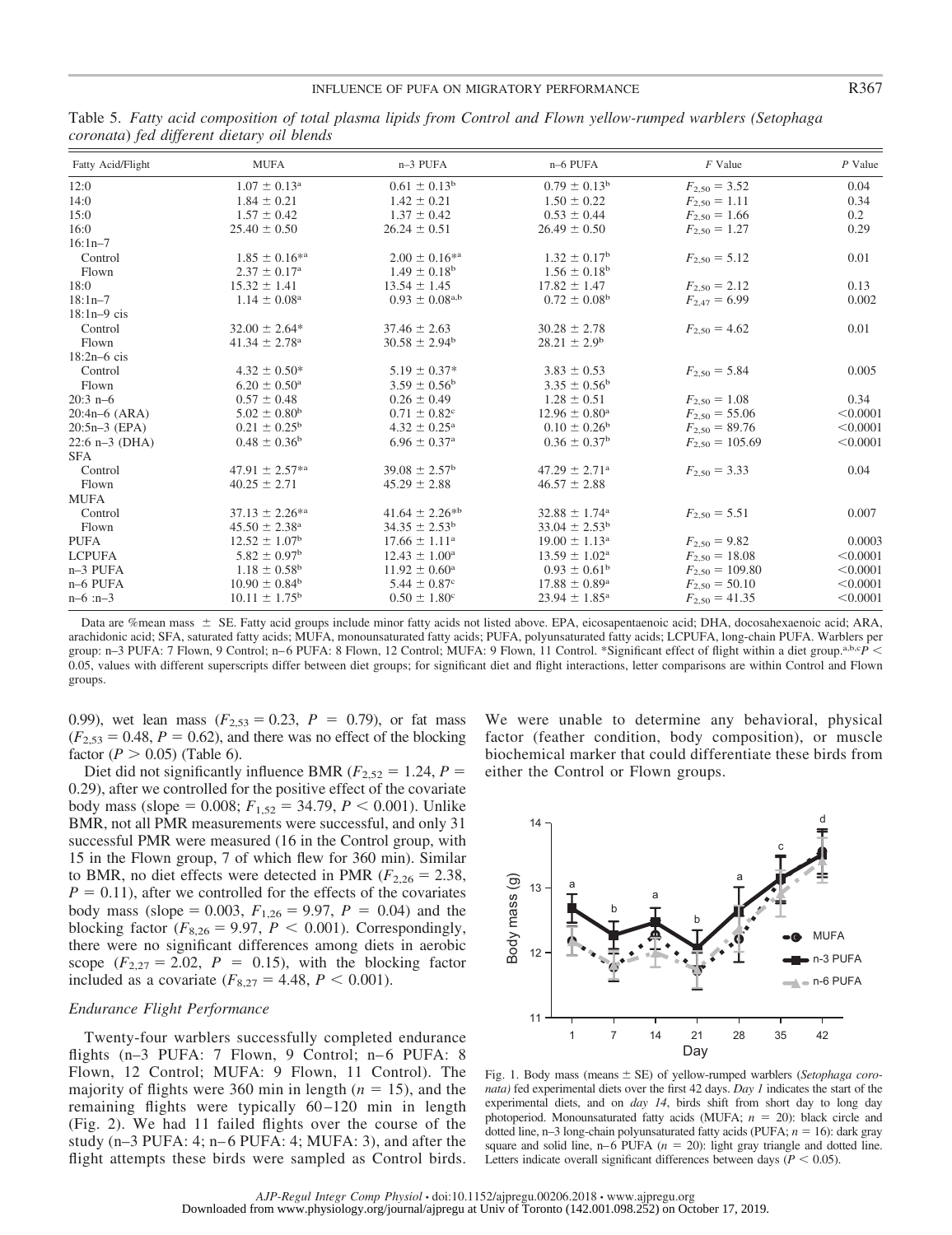Table 6. *Final body mass and composition at sampling (Controls) and preflight (Flown) and BMR and PMR of yellow-rumped warblers (Setophaga coronata) fed the different dietary oil blends*

|               | <b>MUFA</b>       | n-3 PUFA          | $n-6$ PUFA        |
|---------------|-------------------|-------------------|-------------------|
| Body mass, g  | $13.55 \pm 0.33$  | $13.53 \pm 0.36$  | $13.54 \pm 0.34$  |
| Fat mass, g   | $2.85 \pm 0.23$   | $2.54 \pm 0.24$   | $2.80 \pm 0.23$   |
| Lean mass, g  | $8.53 \pm 0.15$   | $8.66 \pm 0.16$   | $8.52 \pm 0.15$   |
| BMR, W        | $0.220 \pm 0.004$ | $0.226 \pm 0.004$ | $0.228 \pm 0.004$ |
| PMR. W        | $2.00 \pm 0.05$   | $1.84 \pm 0.05$   | $1.92 \pm 0.05$   |
| Aerobic Scope | $9.00 \pm 0.31$   | $8.31 \pm 0.32$   | $8.29 \pm 0.30$   |

Body composition values reported are means  $\pm$  SE. Basal metabolic rate (BMR), peak metabolic rate (PMR), and aerobic scope are least squared  $means \pm SE$  with body mass included as a covariate. MUFA, monounsaturated fatty acids; PUFA, polyunsaturated fatty acids. Warblers per group: MUFA: 20; n–3 PUFA: 16; n– 6 PUFA: 20, with the exception of PMR and aerobic scope: MUFA: 15, n–6 PUFA: 12; n–3 PUFA: 12.

Birds that flew longer had lower flight power  $(r = -0.56,$  $P = 0.003$ ) and a lower relative protein contribution used to fuel the flight  $(r = -0.80, P < 0.0001$ ; see Supplemental Table S3; [https://figshare.com/articles/AJP\\_Supplemental\\_](https://figshare.com/articles/AJP_Supplemental_Materials_pdf/7492781/1) Materials pdf/7492781/1). The amount of fat catabolized increased with flight duration ( $r = 0.90$ ,  $P < 0.0001$ ), but lean mass catabolized did not correlate with flight duration  $(r = 0.04, P = 0.46)$ . With the consideration that birds that flew the full 360 min, body mass was positively correlated with flight energy cost  $(r = 0.75, P = 0.0012)$  and negatively with relative protein contribution ( $r = -0.73$ ,  $P = 0.0019$ ; see Supplemental Table S4 and Supplemental Fig. S2: [https://figshare.](https://figshare.com/articles/AJP_Supplemental_Materials_pdf/7492781/1) [com/articles/AJP\\_Supplemental\\_Materials\\_pdf/7492781/1\)](https://figshare.com/articles/AJP_Supplemental_Materials_pdf/7492781/1). The amount of fat catabolized was significantly correlated to body mass  $(r = 0.74, P = 0.001)$ , and there was a trend for less lean mass catabolism with increasing body mass  $(r = -0.49, P =$ 0.06).

Flight duration did not vary among the diet groups ( $\chi^2$  = 0.8296,  $P = 0.67$ ; Table 7). Additionally, diet did not alter the amount of mass catabolized during flight  $(F_{2,19} = 0.43, P =$ 0.65), with the included covariates: flight duration  $(F_{1,19} = 67.8$ ,  $P < 0.0001$ ) and preflight body mass ( $F_{1,19} = 0.82$ ,  $P = 0.38$ ). Similarly, no significant differences in lean mass catabolized (diet:  $F_{2,19} = 0.48$ ,  $P = 0.62$ ; duration:  $F_{1,19} = 0.15$ ,  $P = 0.71$ ; preflight body mass:  $F_{1,19} = 4.17$ ,  $P = 0.55$ ) or fat mass catabolized (diet:  $F_{2,19} = 1.88$ ,  $P = 0.18$ ; duration:  $F_{1,19} = 198$ ,  $P \le 0.0001$ ; preflight body mass:  $F_{1,19} = 14.16$ ,  $P = 0.001$ ) were observed. Total energy used did not differ among diets (diet:  $F_{2,19} = 2.17$ ,  $P = 0.14$ ; duration:  $F_{1,19} = 270.14$ ,  $P < 0.0001$ ; preflight body mass:  $F_{1,19} = 13.89, P = 0.001$ ). The relative protein contribution to the fuel mixture did not differ between diets (diet:  $F_{2,19} = 1.20$ ,  $P = 0.33$ ; duration:  $F_{1,19} = 28.79$ ,  $P < 0.0001$ ; preflight body mass:  $F_{1,19} = 4.18$ ,  $P = 0.06$ ). Similar results were observed when the 360-min flights only were tested (Table 7). Flight power (W) did not differ among diets when 360-min flights only were examined (diet:  $F_{2,11} = 1.11$ ,  $P = 0.36$ ; preflight body mass:  $F_{1,11} = 11.67$ ;  $P = 0.006$ ). Power is reported for the 360-min flights only because it was significantly correlated with flight duration, and flight power decreased with increasing flight duration. This could create an issue with autocorrelation and yield misleading conclusions about the effect of diet.

# *PPAR mRNA Expression and Metabolic Enzymes*

Neither diet nor flight significantly influenced PPAR- $\alpha$ mRNA abundance (diet:  $F_{2,50} = 1.5$ ,  $P = 0.23$ ; flight:  $F_{1,50} = 2.3$ ,  $P = 0.14$ , diet  $\times$  flight:  $F_{2,50} = 0.16$ ,  $P = 0.85$ , Fig. 3). In contrast, PPAR- $\beta$  differed significantly among diets  $(F_{2,50} = 3.77, P = 0.03)$  and was higher in Flown birds  $(F_{1,50} = 21.44, P \le 0.001)$ , but there was no significant diet  $\times$ flight interaction ( $F_{2,50} = 1.43$ ,  $P = 0.25$ ). PPAR- $\beta$  mRNA abundance was significantly lower in the n–3 PUFA diet group. For PPAR- $\gamma$ , a significant interaction between diet and flight was observed ( $F_{2,50} = 3.26$ ,  $P = 0.047$ ), where expression was lower in both the MUFA and n–3 PUFA Flown groups but not in the n–6 PUFA group, which had intermediate mRNA levels.

Metabolic enzyme activities were also influenced by the experimental diets, but flight, body mass, or the blocking factors were not significant (Fig. 4). The activity of CPT was not related to diet or flight  $(P > 0.05)$ . However, when the two PUFA groups were combined they had lower CPT activity than the MUFA group ( $F_{1,50} = 4.58$ ,  $P = 0.037$ ). Activity of CS was significantly lower in the n–3 PUFA group compared with the n–6 PUFA group (diet:  $F_{2,50} = 6.81$ ,  $P = 0.002$ ; flight:  $F_{1,50} = 0.09$ ,  $P = 0.76$ , diet  $\times$  flight:  $F_{2,50} = 1.24$ ,  $P = 0.30$ ). The n–3 PUFA group also had lower HOAD activity compared with the n–6 PUFA and MUFA diet groups (diet:  $F_{2,50} = 3.28$ ,  $P = 0.046$ ; flight:  $F_{1,50} = 1.02$ ,  $P = 0.32$ , diet  $\times$  flight:  $F_{2,50} = 2.21, P = 0.12$ . In contrast, LDH activity was elevated in the n-3 PUFA group compared with the n-6 PUFA group (diet:  $F_{2,50} = 5.91$ ,  $P = 0.008$ ; flight:  $F_{1,50} < 0.01$ ,  $P = 0.97$ , diet  $\times$  flight:  $F_{2,50} = 0.64$ ,  $P = 0.53$ ). H-FABP mRNA expression was not influenced by diet, but a trend for increased expression during flight was observed (diet:  $F_{2,50} = 0.48$ ,  $P =$ 0.62; flight:  $F_{1,50} = 3.63$ ,  $P = 0.06$ , diet  $\times$  flight:  $F_{2,50} = 0.15$ ,  $P = 0.86$ , Fig. 5).

# *Correlations of Muscle Metabolism and Metabolic Rate with Flight Performance*

There were no significant correlations between flight duration and muscle metabolism or metabolic rate (Supplemental Table S3; [https://figshare.com/articles/AJP\\_Supplemental\\_Mat](https://figshare.com/articles/AJP_Supplemental_Materials_pdf/7492781/1) [erials\\_pdf/7492781/1\)](https://figshare.com/articles/AJP_Supplemental_Materials_pdf/7492781/1). Since flight performance (power and relative protein contribution) changed with duration, we focused solely on the 360-min flight for correlations between metabolic rate and muscle metabolism with flight performance (Supplemental Table S4). BMR was significantly correlated with flight power, likely as a result of body mass influencing both factors. Although neither BMR nor PMR was correlated with relative protein contribution, aerobic scope was positively correlated with the relative protein contribution. In terms of muscle metabolic indicators, the only significant correlation with flight performance was a negative correlation between HOAD and relative protein contribution.

#### **DISCUSSION**

The natural doping hypothesis proposes that DHA and EPA increase flight muscle oxidative capacity, thereby enabling prolonged endurance flight of migratory birds (36, 37, 61). In the current study, we found no support for the natural doping hypothesis. PUFA did influence muscle lipid metabolism, but feeding diets enriched with n–3 PUFA caused a coordinated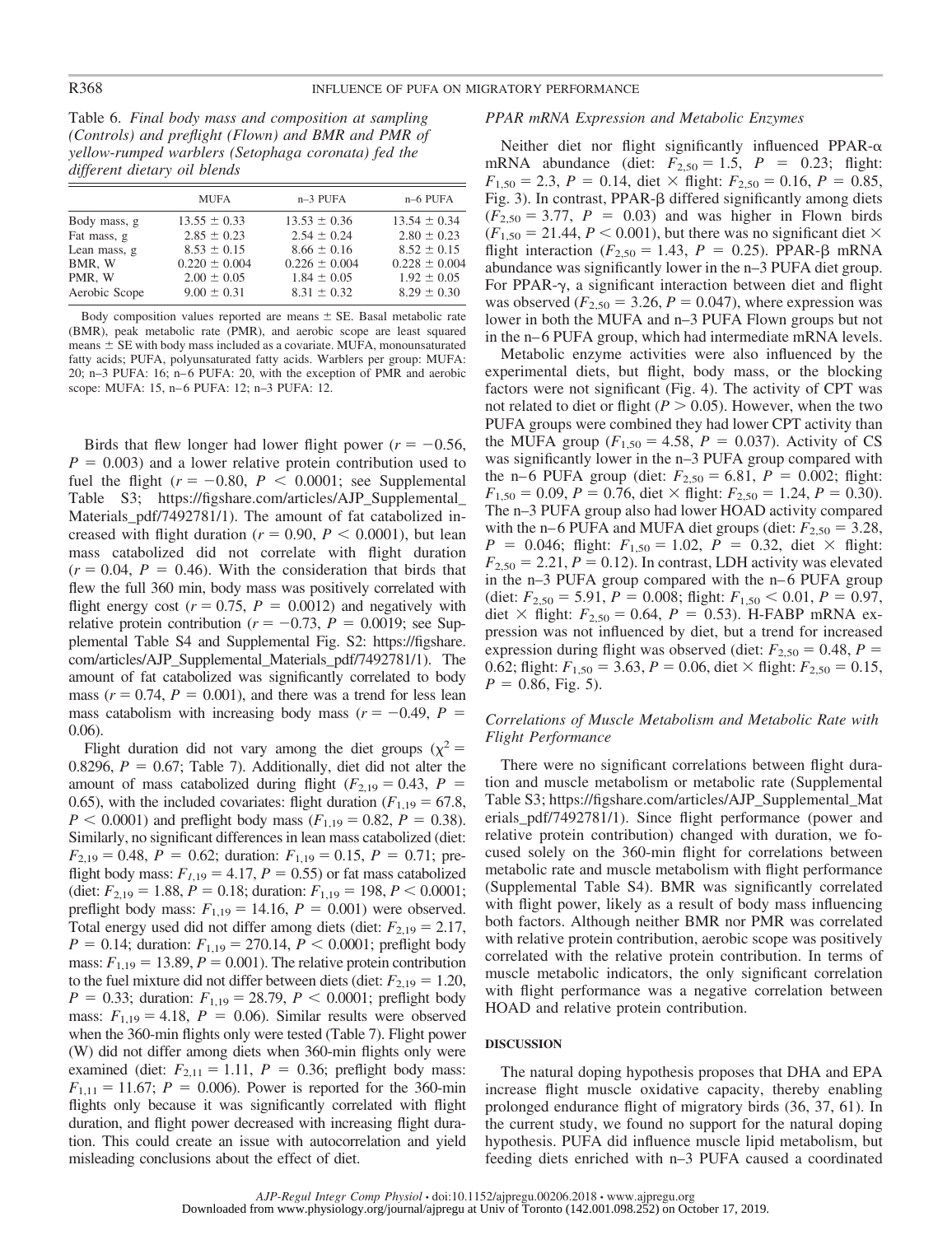# INFLUENCE OF PUFA ON MIGRATORY PERFORMANCE **R369**



Fig. 2. Effect of diet on relative protein contribution and total energy used during endurance flight of yellow rumped warblers (*Setophaga coronata*). Warblers were fed diets enriched in monounsaturated (MUFA: black open circles,  $n = 9$ ), n-3 polyunsaturated (n-3 PUFA: gray squares,  $n = 7$ ), or n–6 polyunsaturated (n–6 PUFA: light gray triangles,  $n = 8$ ) acids. A: distribution of relative protein contribution with flight duration. *B*: relative protein contribution accounting for the effect of body mass and flight duration (least square means  $\pm$  SE). *C*: distribution of total energy used and flight duration. *D*: total energy used accounting for flight duration and body mass (least square means  $\pm$  SE).

decrease in oxidative capacity. However, dietary differences in muscle metabolism were not reflected in flight performance (energy cost, duration, relative protein contribution), and no treatment effects were evident at the whole animal level.

A similar, but distinct, hypothesis suggests that PUFA and/or 18:2 n–6 benefit migratory birds by increasing metabolic flight efficiency, PMR, and aerobic scope (45, 48). Unlike previous studies, we formulated experimental diets to manipulate only the intake of the DHA and ARA to avoid potential confusion in the interpretation of the effects of dietary fatty acid composition on exercise and metabolism (23). As a result, the proportion of 18:2 n– 6 was similar among all diets. Other dietary differences were present but fairly minor, such as lower SFA in the MUFA diet and lower PUFA and 18:2 n–6 in the n–3 PUFA compared with n–6 PUFA. We found no overall beneficial effects of PUFA on muscle metabolic capacity or flight performance compared with MUFA, although our data cannot test for the effects of 18:2 n–6.

# *Effects of Dietary Fatty Acids and Flight on Tissue Fatty Acid Composition*

The effect of our dietary manipulations of primarily longchain PUFA was most apparent in the muscle phospholipids rather than adipose. Birds fed the n–3 and n– 6 PUFA diets had the highest levels of long-chain PUFA in their muscles, which reflected the long-chain PUFA present in their diets. Birds fed the MUFA diet had the lowest proportion of long-chain PUFA in phospholipids, with a mix of ARA and DHA, presumably from elongation and desaturation of  $18:2$  n–6 and  $18:3$  n–3, respectively (56). Many birds have high levels of long-chain PUFA in their membranes, despite these fatty acids not being present in their diets (4, 32). This suggests that adult songbirds may be actively synthesize long-chain PUFA from precursor fatty acids for incorporation into muscle membranes and do so with any available precursor fatty acids. This also may indicate significant elongase and desaturase activity, which should be studied experimentally.

Differences among dietary treatments in the adipose fatty acid composition of birds were much smaller compared with the muscle phospholipids. Although significant differences were observed in the long-chain PUFA, they contributed  $\leq 1.5\%$  of the total fatty acids in adipose and as such would likely have only a small influence on overall fuel composition. The proportion of PUFA was lower than reported in other studies (39, 46, 48). Excess essential fatty acids, such as ARA and DHA, may be stored in the neutral lipids, including adipose (39). In our study, long-chain PUFA were likely not consumed in great enough quantities for this to occur at levels observed in other studies.

Table 7. *Flight performance metrics and body composition changes for yellow-rumped warblers (Setophaga coronata) fed the experimental diets for all flights or 360-min flights only*

|                 | <b>MUFA</b>      | $n-3$ PUFA       | n-6 PUFA         |
|-----------------|------------------|------------------|------------------|
| All Flights     | $(n = 9)$        | $(n = 7)$        | $(n = 8)$        |
| Duration, min   | $241.9 \pm 70.7$ | $304.4 \pm 78.1$ | $301.2 \pm 75.3$ |
| Mass loss, g    | $1.06 \pm 0.06$  | $1.13 \pm 0.06$  | $1.05 \pm 0.06$  |
| Fat loss, g     | $0.67 \pm 0.03$  | $0.61 \pm 0.04$  | $0.58 \pm 0.03$  |
| Lean loss, g    | $0.34 \pm 0.06$  | $0.44 \pm 0.07$  | $0.39 \pm 0.07$  |
| 360-min Flights | $(n = 5)$        | $(n = 5)$        | $(n = 5)$        |
| Mass loss, g    | $1.23 \pm 0.08$  | $1.31 \pm 0.08$  | $1.27 \pm 0.08$  |
| Fat loss, g     | $0.87 \pm 0.04$  | $0.79 \pm 0.04$  | $0.76 \pm 0.04$  |
| Lean loss, g    | $0.28 \pm 0.09$  | $0.49 \pm 0.09$  | $0.42 \pm 0.09$  |
| Energy used, kJ | $36.1 \pm 1.6$   | $34.1 \pm 1.6$   | $32.5 \pm 1.7$   |
| Power. W        | $1.67 \pm 0.08$  | $1.58 \pm 0.08$  | $1.51 \pm 0.08$  |
| RPC, $%$        | $4.43 \pm 1.6$   | $8.01 \pm 1.6$   | $7.33 \pm 1.6$   |
|                 |                  |                  |                  |

Duration is means  $\pm$  SE. All other values are least squared means  $\pm$  SE, with body mass and flight duration included as covariates All Flights, and body mass included as a covariate for the 360-min Flights. MUFA, monounsaturated fatty acids; PUFA, polyunsaturated fatty acids; RPC, relative protein contribution.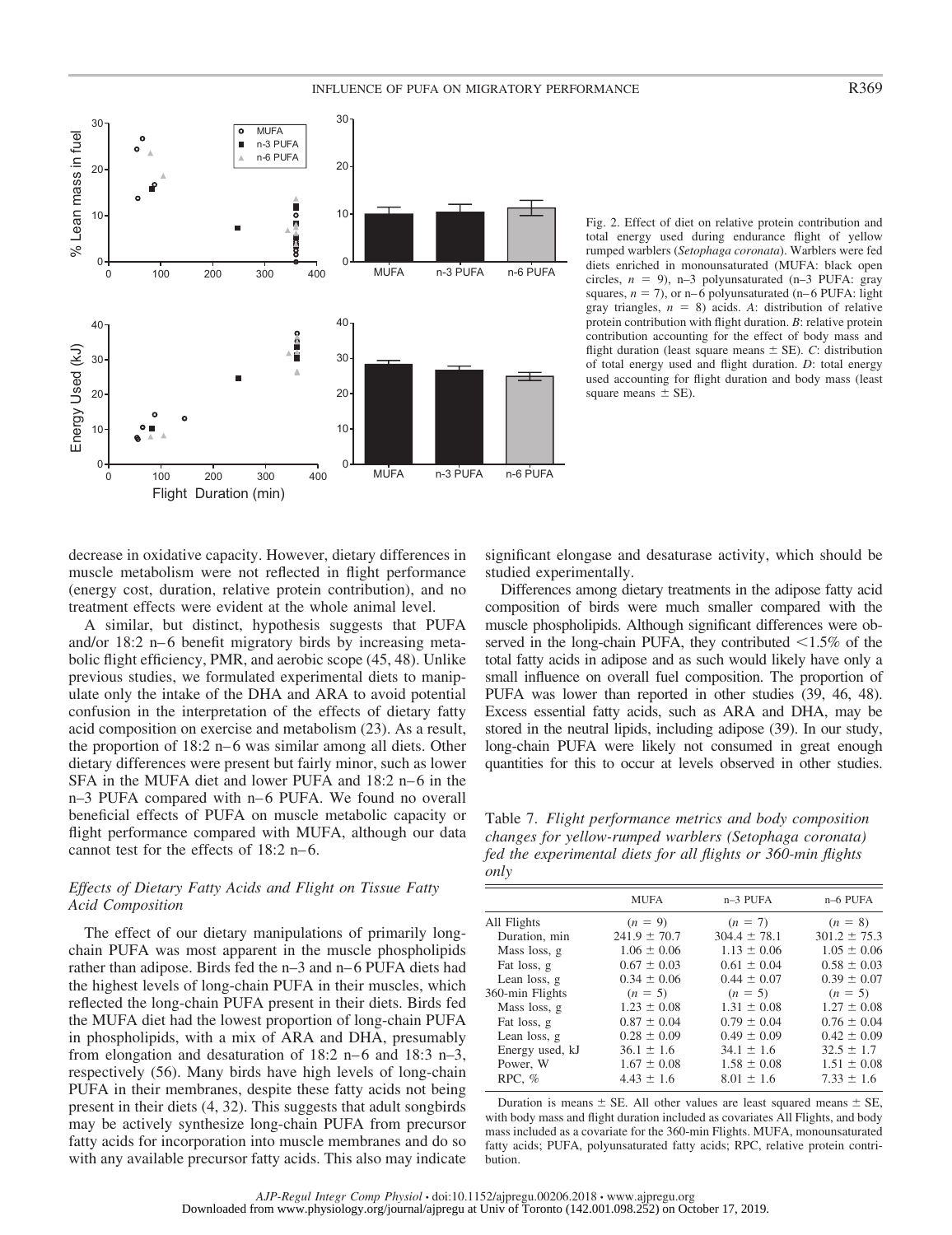

Fig. 3. Effect of diet and flight on peroxisome proliferator-activated receptor (PPAR) mRNA expression in yellow-rumped warblers (*Setophaga coronata*). A: effect of flight on PPAR- $\alpha$  and PPAR- $\beta$  mRNA expression. *B*: effect of diet on PPAR- $\alpha$  and PPAR- $\beta$  expression. *C*: effect of diet and flight on PPAR- $\gamma$ expression. Values are means  $\pm$  SE. \*A significant effect of flight on a PPAR isoform (*A*) and values that do not share a common letter differ within a PPAR isoform (*B* and *C*) ( $P < 0.05$ ). Warblers per group: n–3 long-chain polyunsaturated fatty acid (PUFA): 7 Flown, 9 Control; n-6 PUFA: 8 Flown, 12 Control; MUFA: 9 Flown, 11 Control.

Rather than being stored, ARA and DHA appeared to be preferentially incorporated into more metabolically active tissues such as the flight muscles. The greatest differences in fatty acid composition in the adipose were in the proportions of SFA and MUFA. The MUFA diet group had higher proportions of MUFA and lower proportions of SFA compared with birds fed PUFA diets. However, this difference was small  $(<5\%)$ . As such, it is unlikely that the fatty acid composition varied enough among diets to result in large differences in mobilization from the adipose during flight (49). Since the differences in the adipose fatty acid composition among diets were much smaller than in the muscle phospholipids, our study primarily tests the effects of phospholipids, which is most relevant to the natural doping hypothesis.

Similar to the adipose and muscle phospholipids, the expected differences in the plasma fatty acid composition from the dietary treatments were observed. Only a few fatty acids changed during flight  $(16:1n-7, 18:1 n-9,$  and  $18:2 n-6)$ , and these changes were only observed in the MUFA and n–3 PUFA diet groups. In the MUFA diet group, MUFA increased and SFA decreased in the plasma during flight, reflecting the major fatty acid components of adipose tissue. In the n–3 PUFA group, flown individuals had lower total MUFA during flight. Because of the small plasma volumes available, we were not able to measure fatty acid composition in the individual lipid classes (NEFA and polar and neutral lipids). This would enable a more direct examination of changes in plasma NEFA composition during flight for differential and preferential fatty acid mobilization, which was not observed in the adipose tissue.

### *Effect of Diet on Whole Animal Performance*

*Body composition and metabolic rate.* Overall, no significant differences in body mass or composition were observed among birds eating the experimental diets, suggesting that the chronic increased intake of DHA and ARA, at the levels used in the current study, does not cause overt systematic toxicity. This is in contrast to Andersson et al. (2) who found that higher plasma ARA concentration were negatively associated with body condition in urban great tits (*Parus major*). BMR was not affected by diet and was comparable with other measurements of migratory yellow-rumped warblers (20, 57). PMR was also not affected by diet. Both Pierce et al. (46) and Price and Guglielmo (48) found that increased 18:2 n– 6 intake increased PMR. Our experimental diets contained similar proportions of 18:2 n– 6 in each diet, which could explain why no difference was found. Furthermore, Price and Guglielmo (48) attributed the increase in PMR from high n– 6 PUFA diet to changes in fuel composition, which differed more in their study than in our study.

*Effect of individual variation and flight duration on flight performance.* Few studies have characterized how energy costs and fuel mixture changes during flight (17, 20). The relative protein contribution and flight cost decreased in warblers as flight duration increased and was similar to previous studies (17, 20). Flight duration did not influence the absolute amount of lean mass catabolized, unlike fat catabolism, which was tightly correlated with flight duration. Lean mass use during flight does not linearly increase over time, and its use during the initial stage of endurance flight is greater while the transition to fatty acid oxidation occurs (17).

The large number of 360-min flights (15 in total) obtained in our study allows for exploration of individual variation in flight performance traits. Flight fuel mixture was correlated to body mass and composition, with heavier and fatter individuals having an inferred lower relative protein contribution (see Supplemental Fig. S2; [https://figshare.com/articles/AJP\\_Supplemental\\_Materi](https://figshare.com/articles/AJP_Supplemental_Materials_pdf/7492781/1)[als\\_pdf/7492781/1\)](https://figshare.com/articles/AJP_Supplemental_Materials_pdf/7492781/1). This shift was driven by both an absolute increase in fat catabolism and a decrease in lean mass catabolism. A similar relationship was described with resting and active birds and mammals (30). This differs from other wind tunnel studies. A wind tunnel study of red knots (*Calidris canutus*) found that the relative protein contribution remained constant with increasing energy costs (31). However, this conclusion was based on body mass loss and plasma metabolite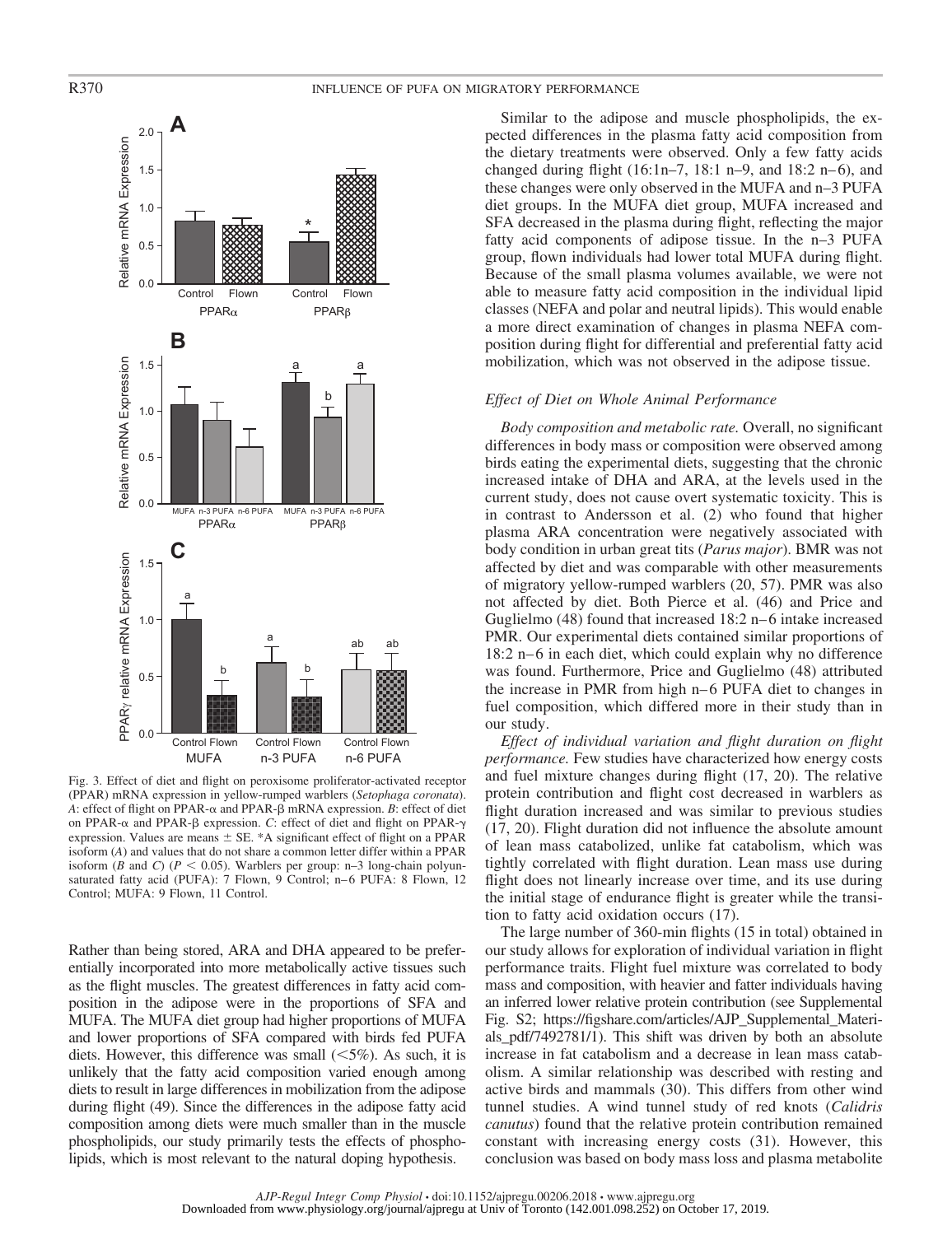# INFLUENCE OF PUFA ON MIGRATORY PERFORMANCE R371



Fig. 4. Flight muscle enzyme activity of carnitine palmitoyl transferase (CPT; A), 3-hydroxyacyl-CoA dehydrogenase (HOAD; *B*), citrate synthase (CS; *C*), and lactate dehydrogenase (LDH; *D*) of yellowrumped warblers (*Setophaga coronata*) fed diets enriched in monounsaturated (MUFA;  $n = 20$ ), n-3 polyunsaturated (n-3 PUFA;  $n = 16$ ), or n-6 polyunsaturated  $(n-6$  PUFA;  $n = 20$ ) fatty acids. Values are means  $\pm$  SE. Values that do not a share a letter differ  $(P < 0.05)$ . \*Significant difference between MUFA and the n-3 and n-6 PUFA diets combined.

profiles to determine fuel mixture and not direct measurements. A recent wind tunnel study using yellow-rumped warblers found that body mass or composition was not significantly related to fuel mixture when examining flight of varying durations that also influence fuel mixture (20). Our study provides evidence that body mass and percent body fat alter fuel mixture independently of flight duration, supporting the hypothesis of Jenni and Jenni-Eiermann (30). The consequences or benefits of this fuel shift are unclear. All birds had a minimum of body fat of 16% at the start and 11% at the end of the flight. It is unlikely that the increase in relative protein contribution is related to insufficient fat stores (5–10% body fat) during flight (54).

# *Effect of Diet on Flight Performance*

Voluntary flight duration was similar among all diets, suggesting that within a 360-min timeframe DHA and ARA do not influence endurance capacity or fatigue. This 360-min (6 h) duration is ecologically relevant for nocturnal migratory songbirds as the maximum nightly flight duration is likely ~8 h in the spring (14). The natural doping hypothesis focuses on priming muscle for increased fatty acid oxidation needed for flight, which could lower relative protein contribution. However, we found no difference in inferred fuel mixture among birds fed the experimental diets, suggesting that an abundance of long-chain n–3 PUFA is not critical for oxidizing fatty acids at high rates during flight.

In some animal studies, dietary PUFA can influence exercise performance, but others find no effect. For example in fish, long-chain n–3 PUFA may increase (60), decrease (9, 41) or not influence (52) exercise. Reduced fatigue resistance was observed in rats fed long-chain n–3 PUFA (10, 27). Conversely, diets higher in n–6 PUFA are associated with increased endurance capacity (3). Shei et al. (55) reviewed 13 human studies of the effects of DHA and EPA supplementation on exercise capacity, and found no overall enhancements in direct measures of athletic performance. Migratory birds may

be a special case in terms of exercise performance, where endogenous upregulation of aerobic capacity during the migratory period increases performance (21, 40, 63), reducing any potential effect of diet.



Fig. 5. Effect of flight (*A*) and diet (*B*) on heart type fatty acid binding protein (H-FABP) mRNA expression of yellow rumped warblers (*Setophaga coronata*). Warblers were fed diets enriched in monounsaturated (MUFA;  $n = 20$ ), n-3 polyunsaturated (n-3 PUFA;  $n = 16$ ), or n-6 polyunsaturated (n-6 PUFA;  $n = 20$ ) fatty acids and Flown ( $n = 24$ ) or unflown Control ( $n = 32$ ) in a wind tunnel. #Significant trend  $(P < 0.1)$ .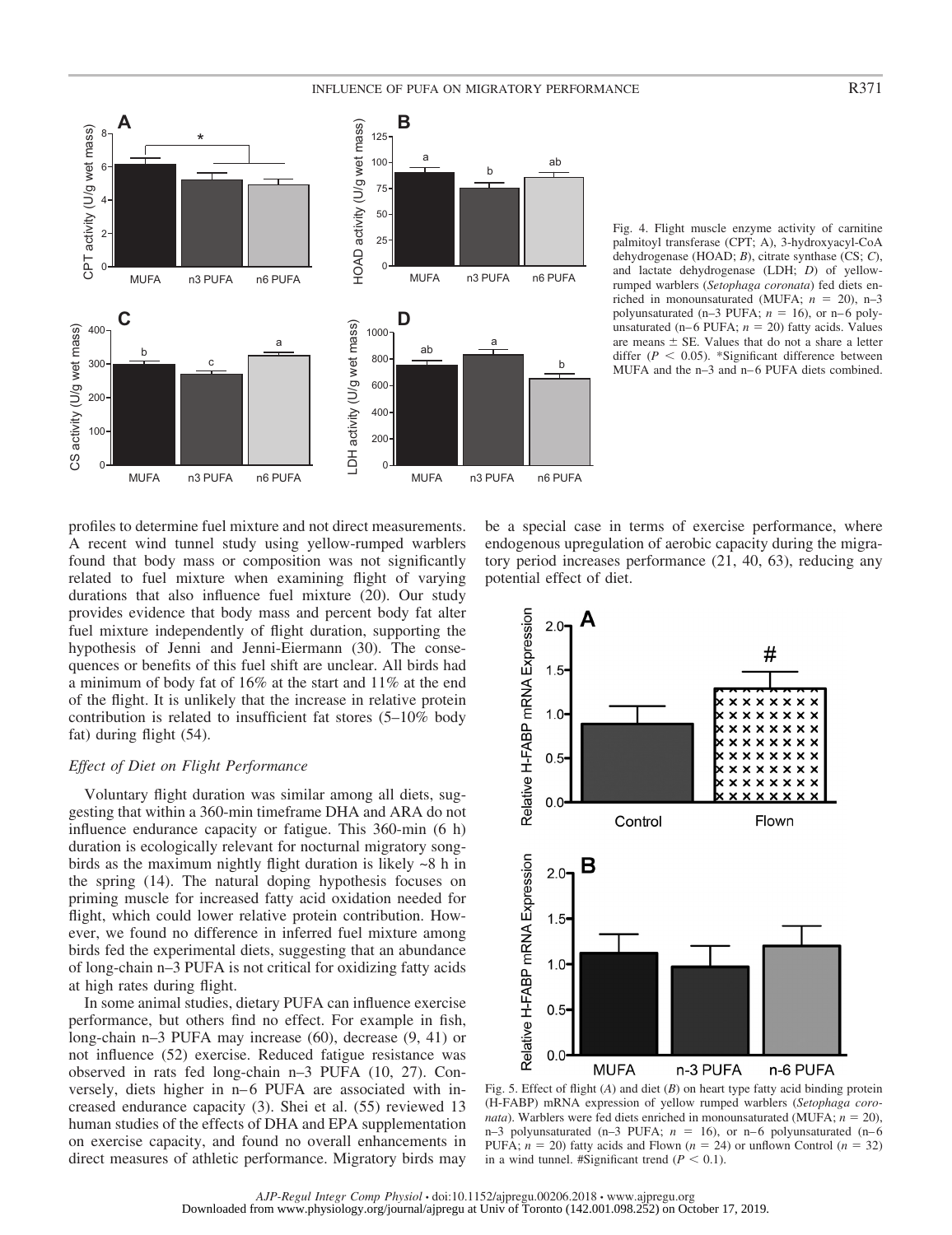# *Effects of Long-Chain PUFA on Muscle Metabolism*

Generally, increasing n–3 long-chain PUFA increases PPAR activation, resulting in increased expression of fatty acid metabolism genes (19, 38). In our study the increase proportion of DHA in the membranes would serve as significant ligand source for muscle cells (6). This is beneficial for endurance exercise, as increased oxidative capacity in muscle increases fatigue resistance (10). On the other hand, there is evidence that n–3 long-chain PUFA increases anaerobic metabolism in skeletal muscles, rather than aerobic metabolism  $(28)$ . PPAR- $\beta$ mRNA abundance was lower in the n–3 PUFA diet treatment. This change was coordinated with overall lower oxidative enzyme activities (CPT, HOAD, and CS), and higher LDH activity. This is opposite to the predictions of the natural doping hypothesis (42), and differs from another study finding no effect of dietary PUFA on enzyme activity in songbirds (48). Both Nagahuedi et al. (42) and Price and Guglielmo (48) used similar manipulations, comparing n–3 long-chain PUFA with 18:2 n–6. Differences between the results of these studies and the current study hint at the potential of a species-specific response.

Lower CPT activity in the PUFA diets could suggest lower capacity to transfer fatty acids in the current study. Increasing the proportion of n–3 long-chain PUFA in the membranes can increase the activity of CPT (47). However, to observe this effect CPT activity would need to be assessed with intact membranes which our study's assay does not do. Lower assayed CPT activity in our study could support the natural doping hypothesis' premises of increasing n–3 long-chain PUFA enhancing the activity of membrane bound proteins in vivo (61).

# *Effect of Flight on Muscle Metabolism*

 $PPAR-\alpha$  mRNA abundance was not influenced by diet or flight. In contrast, PPAR- $\beta$  mRNA abundance increased during flight, and the abundance was lower overall in the n–3 PUFA group. One exercise bout can increase the gene expression of  $PPAR- $\beta$ , which then returns to baseline after recovery, while$ PPAR- $\alpha$  gene expression is not altered by exercise (44). These patterns suggest that while both PPARs show changes in preparation for migration in birds (13) and exercise training in humans  $(44)$ , PPAR- $\beta$  gene expression during flight may play an important role in the transition to and maintenance of fatty acid oxidation. PPAR- $\gamma$  decreased in mRNA abundance in birds fed the MUFA and n–3 PUFA diets. The function of PPAR- $\gamma$  in skeletal muscle is less understood than the other PPAR, but a role in maintaining insulin sensitivity, glucose homeostasis, and preventing lipid accumulation in skeletal muscle has been identified (1). Decreased mRNA abundance suggests that PPAR- $\gamma$  mRNA abundance may be less important for sustaining muscle function during flight. The trend for increased H-FABP mRNA abundance during flight suggests that maintaining or increasing H-FABP may be important for maintaining adequate fatty acid transport to the mitochondria. Endurance flight did not alter metabolic enzyme activities but increased gene expression for these enzymes, via PPAR, may be needed to maintain their activity.

# *Correlations of Flight Performance with Metabolic Rate and Muscle Metabolism*

Understanding the relationship between flight performance and muscle physiology and biochemistry is needed to grasp how alterations at the muscle level may be reflected in whole animal performance. The only significant factor affecting flight cost was body mass or related factors (fat and lean mass, and BMR). A positive correlation between flight power and BMR is likely driven by body mass, as heavier birds have higher BMR and higher flight costs. Two significant correlations were identified for fuel mixture. First, the inferred relative protein contribution was positively correlated to aerobic scope, but not to PMR and BMR or respective RER. Because of the difficulties in PMR measurements, the aerobic scope relationship was limited to only seven individuals. Potentially, birds that have a greater relative protein contribution during flight also have a greater protein contribution while exercising in a flight wheel. The exact contribution of protein, carbohydrates, and lipids to the fuel mixture during the PMR measurements cannot be determined from the RER measurements alone (~0.78). After 3 h of fasting, glucose supplies may be limited, and an increased ability to use amino acids as fuel could boost PMR. The second relationship was a negative correlation between relative protein contribution and HOAD activity, an enzyme involved in fatty acid  $\beta$ -oxidation. Lower dependence on fatty acids for fuel may be reflected by lower HOAD activity in these individuals.

Given the few significant correlations with flight performance, whether metabolic rate and metabolic enzymes are predictors of performance in a wind tunnel or migration is unclear. Similarly, Swanson et al. (58) found that muscle size but not metabolic enzyme activity could predict thermogenic capacity. The question of if and how modulating enzyme activity influences flight performance remains, but the answer is necessary to understanding how dietary fatty acids and other factors may influence migration.

## *Do Long-Chain PUFA Improve Migratory Performance?*

Overall, our study does not provide support for the natural doping hypothesis, or for the benefits of PUFA on migratory performance in birds. Another controlled study also found no performance benefits of n–3 PUFA in migratory birds (48). However, other factors could alter the effect of dietary PUFA on muscle metabolism and performance and should be taken into consideration when studying the effects of PUFA on migration. The first is the possibility that migratory state influences the potential effect of PUFA. During migration the flight muscle has higher aerobic and fatty acid oxidative capacity (21, 40), and the photoperiod appears to be a sufficient cue for priming the flight muscle for migration (63). If the migratory state already primes birds for migration, further potential priming by fatty acids may be limited. Furthermore, it is important to note that the differences in metabolic enzymes between the diets in the current study are small  $(15%)$ compared with the  $>90\%$  increase during migration (40, 63). Additionally, the proportions of total PUFA increase during migration in white-throated sparrows, but this occurs with decreasing proportions of both n–3 and n– 6 long-chain PUFA (32). This suggests that long-chain PUFA do not necessarily increase in the flight muscle membranes with increasing aerobic capacity.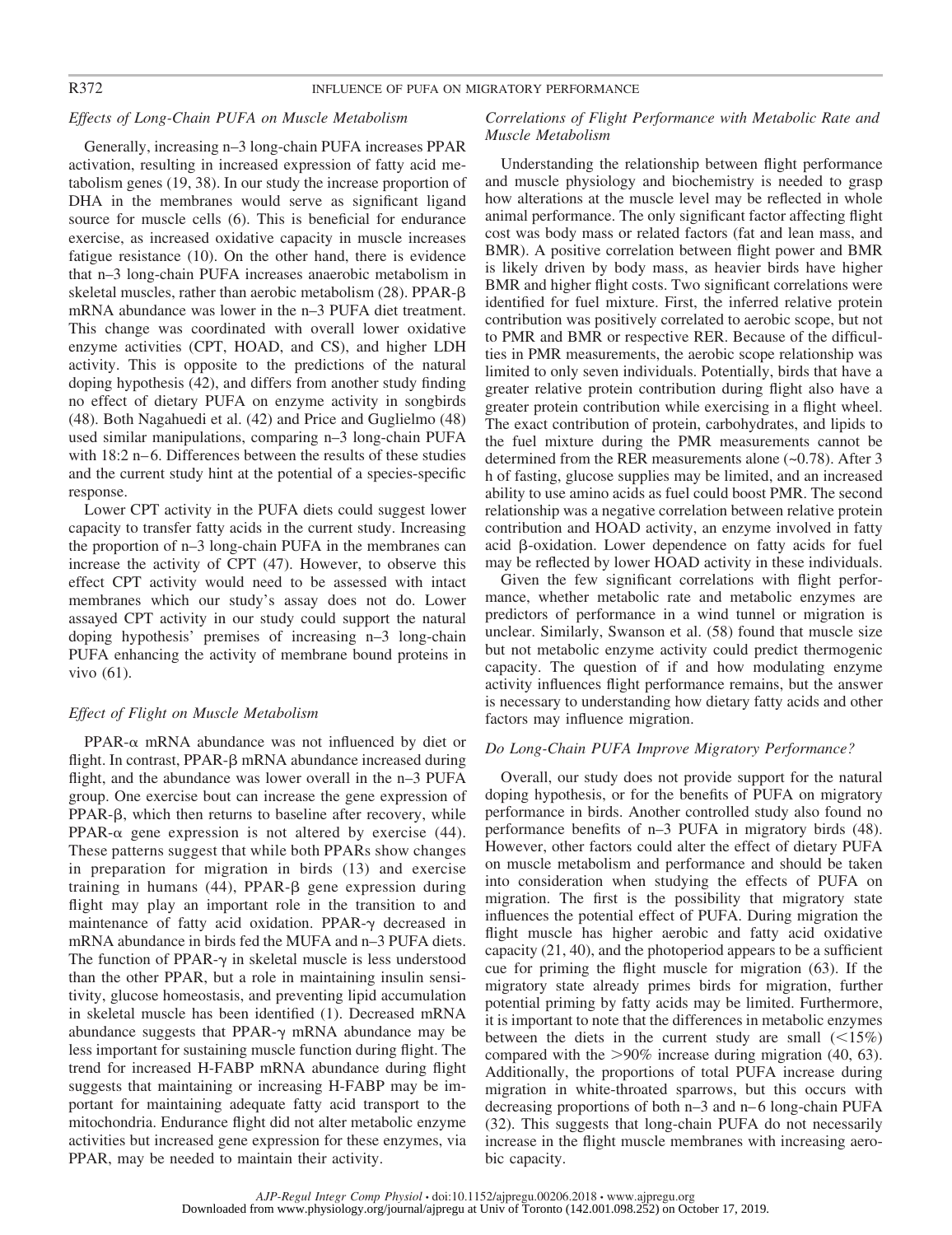Second, muscle fiber type may also influence the response to PUFA. Small birds, including many passerines and sandpipers, have exclusively fast-oxidative glycolytic fibers in their flights muscles and larger or more sedentary birds have additional fibers types (15, 35). Increasing oxidative capacity from n–3 PUFA could be the result of the shifting of muscle fibers to a more oxidative fiber type (25). If so, this may limit the scope or magnitude of the effect of n–3 PUFA in smaller passerines and sandpipers that already have highly oxidative muscle fibers and explain why quail responded dramatically to n–3 PUFA supplementation (42).

Third, there are large differences in the dietary intake and ratio of n–3 and n– 6 PUFA among migratory birds. Sandpipers and other shorebirds may consume a diet high in n–3 longchain PUFA, compared with the generally high n–6 PUFA diets of passerines (2, 11, 45, 61) including yellow-rumped warblers but with exceptions such as the Clinclidae and Hirundinidae families. Species may also differ in their tolerances. The warbler's health was seriously affected when provided with the original n–3 PUFA diet, suggesting that there may be a safe upper limit for n–3 long-chain PUFA or DHASCO for warblers. The DHASCO inclusion level was originally chosen to be an estimated size-adjusted match to the intake of DHA used by Nagahuedi et al. (42) based on dose and body mass. It is not possible to determine if the effect was a result of high DHA intake or DHASCO itself. DHASCO is generally recognized as safe and the highest doses tested in toxicity studies find no observable adverse effects (24). Overall, the yellowrumped warblers are well suited to dietary manipulations and wind tunnel studies; however, they likely do not naturally dope using n–3 PUFA in the wild. Future work should incorporate migratory species for which ecological or observational studies have suggested a direct role for n–3 PUFA on flight performance, such as sandpipers  $(37)$  and hummingbirds  $(29)$ .

Finally, the inclusion of ARA did not appear to cause any detrimental effects to yellow-rumped warblers. Andersson et al. (2) proposed that because ARA is a precursor to proinflammatory prostaglandins (7), that increasing ARA could increase inflammation in birds. The effect of n–3 and n– 6 PUFA intake and ratio on inflammation is still unclear, but the physiological effect of PUFA is more complex than simple categorizations of pro-inflammatory for ARA, and anti-inflammatory for EPA and DHA, and there are multiple levels of regulation for inflammation (7). We found no evidence for ARA negatively impacting health or performance, and higher proportions of ARA may not be a reliable indicator of poorer condition in songbirds.

### *Perspectives and Significance*

We directly tested the natural doping hypothesis using carefully formulated diets to examine the effect of long-chain PUFA on animal physiology from the tissue to whole animal level. No direct support for the natural doping hypothesis or for any benefit or consequence of feeding diets low or high in n–3 or n– 6 long-chain PUFA on endurance exercise performance was observed. Alterations in the flight muscle suggest decreased aerobic and oxidative capacity in the flight muscle with feeding of n–3 PUFA. However, since this was not associated with any flight performance parameter (endurance capacity, energy costs, and fuel mixture), conclusions about the direct effects of small modulations in flight muscle metabolism on exercise performance are limited. The potential effect of dietary PUFA on performance may be dependent on other factors such as species and their migratory strategy, migratory condition, and trophic base of the diet. In particular, our findings for a terrestrial songbird should be compared with experimental manipulations of shorebirds that typically feed on marine biofilm and invertebrates high in n–3 long-chain PUFA, which may influence the way they metabolize and respond to these fatty acids.

#### **ACKNOWLEDGMENTS**

We thank A. Macmillan, L. Rooney, J. Hung, S. Wong, A. Diez, and L. Kennedy for assistance with bird care, wind tunnel flights, and sampling. Long Point Bird The observatory staff is thanked for assistance with bird capture. We also thank A. Macmillan for help with fatty acid analyses. L. Zhao provided guidance in laboratory PCR protocols. DSM Nutritional Products kindly provided the ARASCO and DHASCO experimental oils.

#### **GRANTS**

This research was funded by an Natural Sciences and Engineering Research Council Discovery Grant, the Canada Foundation for Innovation, and the Ontario Ministry of Research and Innovation.

#### **DISCLOSURES**

No conflicts of interest, financial or otherwise, are declared by the authors.

#### **AUTHOR CONTRIBUTIONS**

M.F.D. and C.G.G. conceived and designed research; M.F.D. performed experiments; M.F.D. and C.G.G. analyzed data; M.F.D. and C.G.G. interpreted results of experiments; M.F.D. and C.G.G. prepared figures; M.F.D. drafted manuscript; M.F.D. and C.G.G. edited and revised manuscript; M.F.D. and C.G.G. approved final version of manuscript.

#### **REFERENCES**

- 1. **Amin RH, Mathews ST, Camp HS, Ding L, Leff T.** Selective activation of PPAR- $\gamma$  in skeletal muscle induces endogenous production of adiponectin and protects mice from diet-induced insulin resistance. *Am J Physiol Endocrinol Metab* 298: E28 –E37, 2010. doi[:10.1152/ajpendo.](https://doi.org/10.1152/ajpendo.00446.2009) [00446.2009.](https://doi.org/10.1152/ajpendo.00446.2009)
- 2. **Andersson MN, Wang HL, Nord A, Salmón P, Isaksson C.** Composition of physiologically important fatty acids in great tits differs between urban and rural populations on a seasonal basis. *Front Ecol Evol* 3: 522–613, 2015. doi[:10.3389/fevo.2015.00093.](https://doi.org/10.3389/fevo.2015.00093)
- 3. **Ayre KJ, Hulbert AJ.** Dietary fatty acid profile affects endurance in rats. *Lipids* 32: 1265–1270, 1997. doi[:10.1007/s11745-006-0162-5.](https://doi.org/10.1007/s11745-006-0162-5)
- 4. **Ben-Hamo M, McCue MD, McWilliams SR, Pinshow B.** Dietary fatty acid composition influences tissue lipid profiles and regulation of body temperature in Japanese quail. *J Comp Physiol B* 181: 807–816, 2011. doi[:10.1007/s00360-011-0558-2.](https://doi.org/10.1007/s00360-011-0558-2)
- 6. **Calder PC.** Mechanisms of action of (n–3 ) fatty acids. *J Nutr* 142: 592S–599S, 2012. doi[:10.3945/jn.111.155259.](https://doi.org/10.3945/jn.111.155259)
- 7. **Calder PC.** Marine omega-3 fatty acids and inflammatory processes: effects, mechanisms and clinical relevance. *Biochim Biophys Acta* 1851: 469 –484, 2015. doi[:10.1016/j.bbalip.2014.08.010.](https://doi.org/10.1016/j.bbalip.2014.08.010)
- 8. **Chappell MA, Bech C, Buttemer WA.** The relationship of central and peripheral organ masses to aerobic performance variation in house sparrows. *J Exp Biol* 202: 2269 –2279, 1999.
- 9. **Chatelier A, McKenzie DJ, Prinet A, Galois R, Robin J, Zambonino J, Claireaux G.** Associations between tissue fatty acid composition and physiological traits of performance and metabolism in the seabass (*Dicentrarchus labrax*). *J Exp Biol* 209: 3429 –3439, 2006. doi[:10.1242/jeb.](https://doi.org/10.1242/jeb.02347) [02347.](https://doi.org/10.1242/jeb.02347)
- 10. **Clavel S, Farout L, Briand M, Briand Y, Jouanel P.** Effect of endurance training and/or fish oil supplemented diet on cytoplasmic fatty acid binding protein in rat skeletal muscles and heart. *Eur J Appl Physiol* 87: 193–201, 2002. doi[:10.1007/s00421-002-0612-6.](https://doi.org/10.1007/s00421-002-0612-6)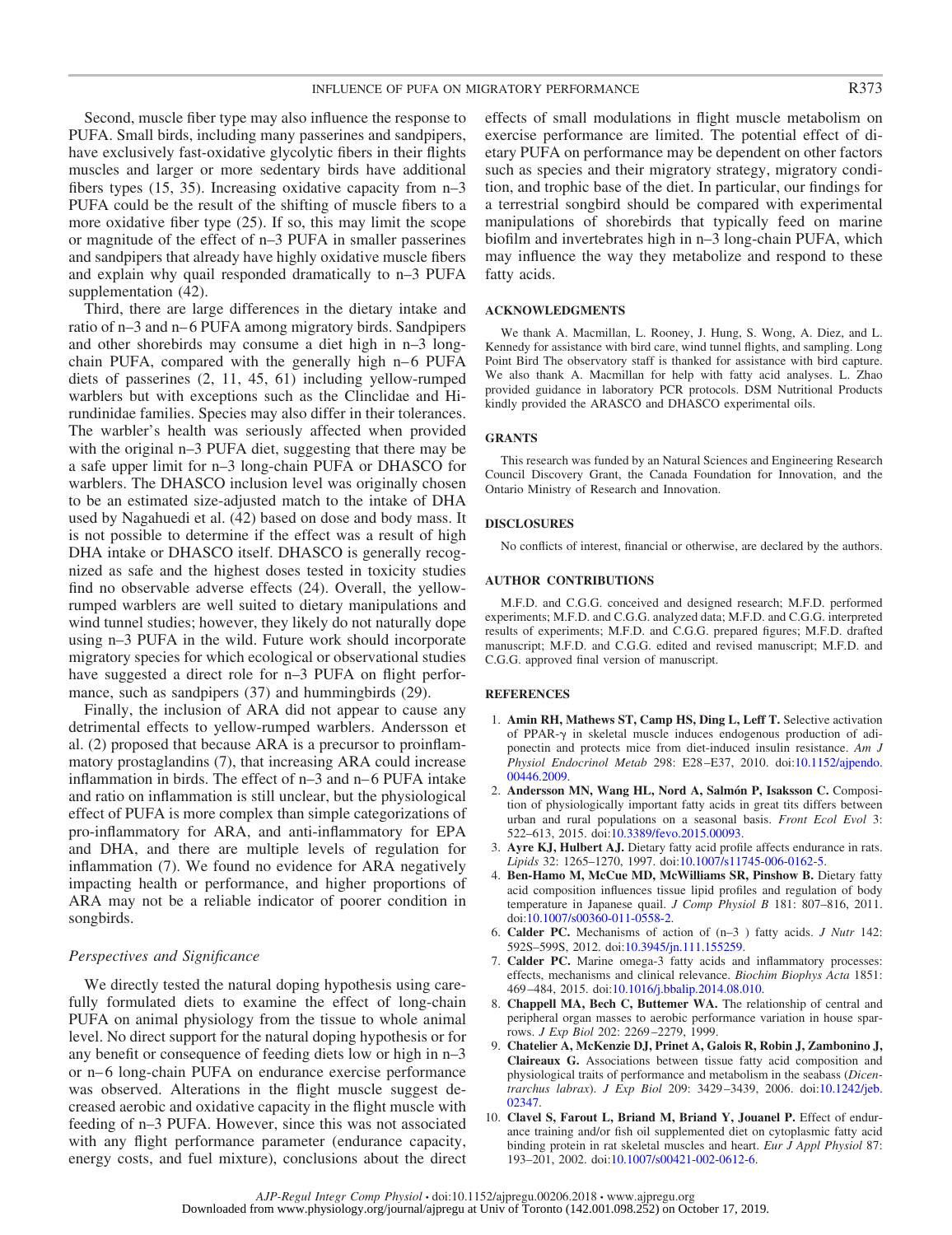# R374 **INFLUENCE OF PUFA ON MIGRATORY PERFORMANCE**

- 11. **Conway CJ, Eddleman WR, Simpson KL.** Seasonal changes in fatty acid composition of the wood thrush. *Condor* 96: 791–794, 1994. doi[:10.](https://doi.org/10.2307/1369482) [2307/1369482.](https://doi.org/10.2307/1369482)
- 12. **DeLuca WV, Woodworth BK, Rimmer CC, Marra PP, Taylor PD, McFarland KP, Mackenzie SA, Norris DR.** Transoceanic migration by a 12 g songbird. *Biol Lett* 11: [20141045,](http://dx.doi.org/20141045) 2015. doi[:10.1098/rsbl.2014.](https://doi.org/10.1098/rsbl.2014.1045) [1045.](https://doi.org/10.1098/rsbl.2014.1045)
- 13. **DeMoranville, K.** *Characterization and Molecular Regulation of Metabolic and Muscle Flexibility in a Neotropical Migrant, Dumetella Carolinensis (Gray Catbird)*. (M.Sc. Thesis). Oxford, OH: Miami Univ., 2005.
- 14. **Dossman BC, Mitchell GW, Norris DR, Taylor PD, Guglielmo CG, Matthews SN, Rodewald PG.** The effects of wind and fuel stores on stopover departure behavior across a migratory barrier. *Behav Ecol* 27: 567–574, 2016. doi[:10.1093/beheco/arv189.](https://doi.org/10.1093/beheco/arv189)
- 15. **Evans PR, Davidson NC, Uttley JD, Evans RD.** Premigratory hypertrophy of flight muscles: an ultrastructural study. *Ornis Scand* 23: 238 –243, 1992. doi[:10.2307/3676644.](https://doi.org/10.2307/3676644)
- 16. Gerson AR, Guglielmo CG. Flight at low ambient humidity increases protein catabolism in migratory birds. *Science* 333: 1434 –1436, 2011. doi[:10.1126/science.1210449.](https://doi.org/10.1126/science.1210449)
- 17. **Gerson AR, Guglielmo CG.** Energetics and metabolite profiles during early flight in American robins (*Turdus Migratorius*). *J Comp Physiol B* 183: 983–991, 2013. doi[:10.1007/s00360-013-0767-y.](https://doi.org/10.1007/s00360-013-0767-y)
- 18. **Gill RE, Piersma T, Hufford G, Servranckx R, Riegen A.** Crossing the ultimate ecological barrier: evidence for an 11 000-km-long nonstop flight from Alaska to New Zealand and Eastern Australia by bar-tailed godwits. *Condor* 107: 1–21, 2005. doi[:10.1650/7613.](https://doi.org/10.1650/7613)
- 19. **Grygiel-Górniak B.** Peroxisome proliferator-activated receptors and their ligands: nutritional and clinical implications—a review. *Nutr J* 13: 17, 2014. doi[:10.1186/1475-2891-13-17.](https://doi.org/10.1186/1475-2891-13-17)
- 20. **Guglielmo CG, Gerson AR, Price ER, Hays QR.** The effects of dietary macronutrients on flight ability, energetics, and fuel metabolism of yellowrumped warblers Setophaga coronata. *J Avian Biol* 48: 133–148, 2017. doi[:10.1111/jav.01351.](https://doi.org/10.1111/jav.01351)
- 21. **Guglielmo CG, Haunerland NH, Hochachka PW, Williams TD.** Seasonal dynamics of flight muscle fatty acid binding protein and catabolic enzymes in a migratory shorebird. *Am J Physiol Regul Integr Comp Physiol* 282: R1405–R1413, 2002. doi[:10.1152/ajpregu.00267.2001.](https://doi.org/10.1152/ajpregu.00267.2001)
- 22. **Guglielmo CG, McGuire LP, Gerson AR, Seewagen CL.** Simple, rapid, and non-invasive measurement of fat, lean, and total water masses of live birds using quantitative magnetic resonance. *J Ornithol* 152, *Suppl* 1: 75–85, 2011. doi[:10.1007/s10336-011-0724-z.](https://doi.org/10.1007/s10336-011-0724-z)
- 23. **Guglielmo CG.** Move that fatty acid: fuel selection and transport in migratory birds and bats. *Integr Comp Biol* 50: 336 –345, 2010. doi[:10.](https://doi.org/10.1093/icb/icq097) [1093/icb/icq097.](https://doi.org/10.1093/icb/icq097)
- 24. **Hadley KB, Ryan AS, Nelson EB, Salem N Jr.** Preclinical safety evaluation in rats using a highly purified ethyl ester of algal-docosahexaenoic acid. *Food Chem Toxicol* 48: 2778 –2784, 2010. doi[:10.1016/](https://doi.org/10.1016/j.fct.2010.07.006) [j.fct.2010.07.006.](https://doi.org/10.1016/j.fct.2010.07.006)
- 25. **Hashimoto M, Inoue T, Katakura M, Hossain S, Mamun AA, Matsuzaki K, Arai H, Shido O.** Differential effects of docoosahexaenoic and arachidonic acid on fatty acid composition and myosin heavy chain-related genes of slow- and fast-twitch skeletal muscle tissues. *Mol Cell Biochem* 415: 169 –181, 2016. doi[:10.1007/s11010-](https://doi.org/10.1007/s11010-016-2689-y) [016-2689-y.](https://doi.org/10.1007/s11010-016-2689-y)
- 26. **Helge JW, Wu BJ, Willer M, Daugaard JR, Storlien LH, Kiens B.** Training affects muscle phospholipid fatty acid composition in humans. *J Appl Physiol (1985)* 90: 670 –677, 2001. doi[:10.1152/jappl.](https://doi.org/10.1152/jappl.2001.90.2.670) [2001.90.2.670.](https://doi.org/10.1152/jappl.2001.90.2.670)
- 27. **Henry R, Peoples GE, McLennan PL.** Muscle fatigue resistance in the rat hindlimb in vivo from low dietary intakes of tuna fish oil that selectively increase phospholipid n–3 docosahexaenoic acid according to muscle fibre type. *Br J Nutr* 114: 873–884, 2015. doi[:10.1017/](https://doi.org/10.1017/S0007114515002512) [S0007114515002512.](https://doi.org/10.1017/S0007114515002512)
- 28. **Higuchi T, Shirai N, Saito M, Suzuki H, Kagawa Y.** Levels of plasma insulin, leptin and adiponectin, and activities of key enzymes in carbohydrate metabolism in skeletal muscle and liver in fasted ICR mice fed dietary n–3 polyunsaturated fatty acids. *J Nutr Biochem* 19: 577–586, 2008. doi[:10.1016/j.jnutbio.2007.08.001.](https://doi.org/10.1016/j.jnutbio.2007.08.001)
- 29. **Infante JP, Kirwan RC, Brenna JT.** High levels of docosahexaenoic acid (22:6n–3 )-containing phospholipids in high-frequency contraction muscles of hummingbirds and rattlesnakes. *Comp Biochem Physiol B Biochem Mol Biol* 130: 291–298, 2001. doi[:10.1016/S1096-](https://doi.org/10.1016/S1096-4959%2801%2900443-2) [4959\(01\)00443-2.](https://doi.org/10.1016/S1096-4959%2801%2900443-2)
- 30. **Jenni L, Jenni-Eiermann S.** Fuel supply and metabolic constraints in migrating birds. *J Avian Biol* 29: 521–528, 1998. doi[:10.2307/3677171.](https://doi.org/10.2307/3677171)
- 31. **Jenni-Eiermann S, Jenni L, Kvist A, Lindström A, Piersma T, Visser GH.** Fuel use and metabolic response to endurance exercise: a wind tunnel study of a long-distance migrant shorebird. *J Exp Biol* 205: 2453–2460, 2002.
- 32. **Klaiman JM, Price ER, Guglielmo CG.** Fatty acid composition of pectoralis muscle membrane, intramuscular fat stores and adipose tissue of migrant and wintering white-throated sparrows (*Zonotrichia albicollis*). *J Exp Biol* 212: 3865–3872, 2009. doi[:10.1242/jeb.034967.](https://doi.org/10.1242/jeb.034967)
- 33. **Lighton JR.** *Measuring Metabolic Rates*. Oxford, UK: Oxford University Press, 2008.
- 34. **Livak KJ, Schmittgen TD.** Analysis of relative gene expression data using real-time quantitative PCR and the  $2(-\Delta\Delta C(T))$  method. *Methods* 25: 402–408, 2001. doi[:10.1006/meth.2001.1262.](https://doi.org/10.1006/meth.2001.1262)
- 35. **Lundgren BO, Kiessling KH.** Comparative aspects of fibre types, areas, and capillary supply in the pectoralis muscle of some passerine birds with differing migratory behaviour. *J Comp Physiol B* 158: 165–173, 1988. doi[:10.1007/BF01075830.](https://doi.org/10.1007/BF01075830)
- 36. **Maillet D, Weber JM.** Performance-enhancing role of dietary fatty acids in a long-distance migrant shorebird: the semipalmated sandpiper. *J Exp Biol* 209: 2686 –2695, 2006. doi[:10.1242/jeb.02299.](https://doi.org/10.1242/jeb.02299)
- 37. **Maillet D, Weber JM.** Relationship between n–3 PUFA content and energy metabolism in the flight muscles of a migrating shorebird: evidence for natural doping. *J Exp Biol* 210: 413–420, 2007. doi[:10.1242/jeb.02660.](https://doi.org/10.1242/jeb.02660)
- 38. **McClelland GB.** Fat to the fire: the regulation of lipid oxidation with exercise and environmental stress. *Comp Biochem Physiol B Biochem Mol Biol* 139: 443–460, 2004. doi[:10.1016/j.cbpc.2004.07.003.](https://doi.org/10.1016/j.cbpc.2004.07.003)
- 39. **McCue MD, Amitai O, Khozin-Goldberg I, McWilliams SR, Pinshow B.** Effect of dietary fatty acid composition on fatty acid profiles of polar and neutral lipid tissue fractions in zebra finches, *Taeniopygia guttata*. *Comp Biochem Physiol A Mol Integr Physiol* 154: 165–172, 2009. doi: [10.1016/j.cbpa.2009.06.002.](https://doi.org/10.1016/j.cbpa.2009.06.002)
- 40. **McFarlan JT, Bonen A, Guglielmo CG.** Seasonal upregulation of fatty acid transporters in flight muscles of migratory white-throated sparrows (*Zonotrichia albicollis*). *J Exp Biol* 212: 2934 –2940, 2009. doi[:10.1242/](https://doi.org/10.1242/jeb.031682) [jeb.031682.](https://doi.org/10.1242/jeb.031682)
- 41. **McKenzie DJ, Higgs DA, Dosanjh BS, Deacon G, Randall DJ.** Dietary fatty acid composition influences swimming performance in Atlantic salmon (*Salmo Salar*) in seawater. *Fish Physiol Biochem* 19: 111–122, 1998. doi[:10.1023/A:1007779619087.](https://doi.org/10.1023/A:1007779619087)
- 42. **Nagahuedi S, Popesku JT, Trudeau VL, Weber JM.** Mimicking the natural doping of migrant sandpipers in sedentary quails: effects of dietary n–3 fatty acids on muscle membranes and PPAR expression. *J Exp Biol* 212: 1106 –1114, 2009. doi[:10.1242/jeb.027888.](https://doi.org/10.1242/jeb.027888)
- 43. **Peoples GE, McLennan PL.** Long-chain n–3 DHA reduces the extent of skeletal muscle fatigue in the rat in vivo hindlimb model. *Br J Nutr* 111: 996 –1003, 2014. doi[:10.1017/S0007114513003449.](https://doi.org/10.1017/S0007114513003449)
- 44. **Perry CGR, Lally J, Holloway GP, Heigenhauser GJF, Bonen A, Spriet LL.** Repeated transient mRNA bursts precede increases in transcriptional and mitochondrial proteins during training in human skeletal muscle. *J Physiol* 588: 4795–4810, 2010. doi[:10.1113/jphysiol.2010.](https://doi.org/10.1113/jphysiol.2010.199448) [199448.](https://doi.org/10.1113/jphysiol.2010.199448)
- 45. **Pierce BJ, McWilliams SR.** The fat of the matter: how dietary fatty acids can affect exercise performance. *Integr Comp Biol* 54: 903–912, 2014. doi[:10.1093/icb/icu098.](https://doi.org/10.1093/icb/icu098)
- 46. **Pierce BJ, McWilliams SR, O'Connor TP, Place AR, Guglielmo CG.** Effect of dietary fatty acid composition on depot fat and exercise performance in a migrating songbird, the red-eyed vireo. *J Exp Biol* 208: 1277–1285, 2005. doi[:10.1242/jeb.01493.](https://doi.org/10.1242/jeb.01493)
- 47. **Power GW, Cake MH, Newsholme EA.** Influence of diet on the kinetic behavior of hepatic carnitine palmitoyltransferase I toward different acyl CoA esters. *Lipids* 32: 31–37, 1997. doi[:10.1007/s11745-](https://doi.org/10.1007/s11745-997-0005-4) [997-0005-4.](https://doi.org/10.1007/s11745-997-0005-4)
- 48. **Price ER, Guglielmo CG.** The effect of muscle phospholipid fatty acid composition on exercise performance: a direct test in the migratory white-throated sparrow (*Zonotrichia albicollis*). *Am J Physiol Regul Integr Comp Physiol* 297: R775–R782, 2009. doi[:10.1152/ajpregu.](https://doi.org/10.1152/ajpregu.00150.2009) [00150.2009.](https://doi.org/10.1152/ajpregu.00150.2009)
- 49. **Price ER, Krokfors A, Guglielmo CG.** Selective mobilization of fatty acids from adipose tissue in migratory birds. *J Exp Biol* 211: 29 –34, 2008. doi[:10.1242/jeb.009340.](https://doi.org/10.1242/jeb.009340)
- 50. **Price ER, McFarlan JT, Guglielmo CG.** Preparing for migration? The effects of photoperiod and exercise on muscle oxidative enzymes, lipid